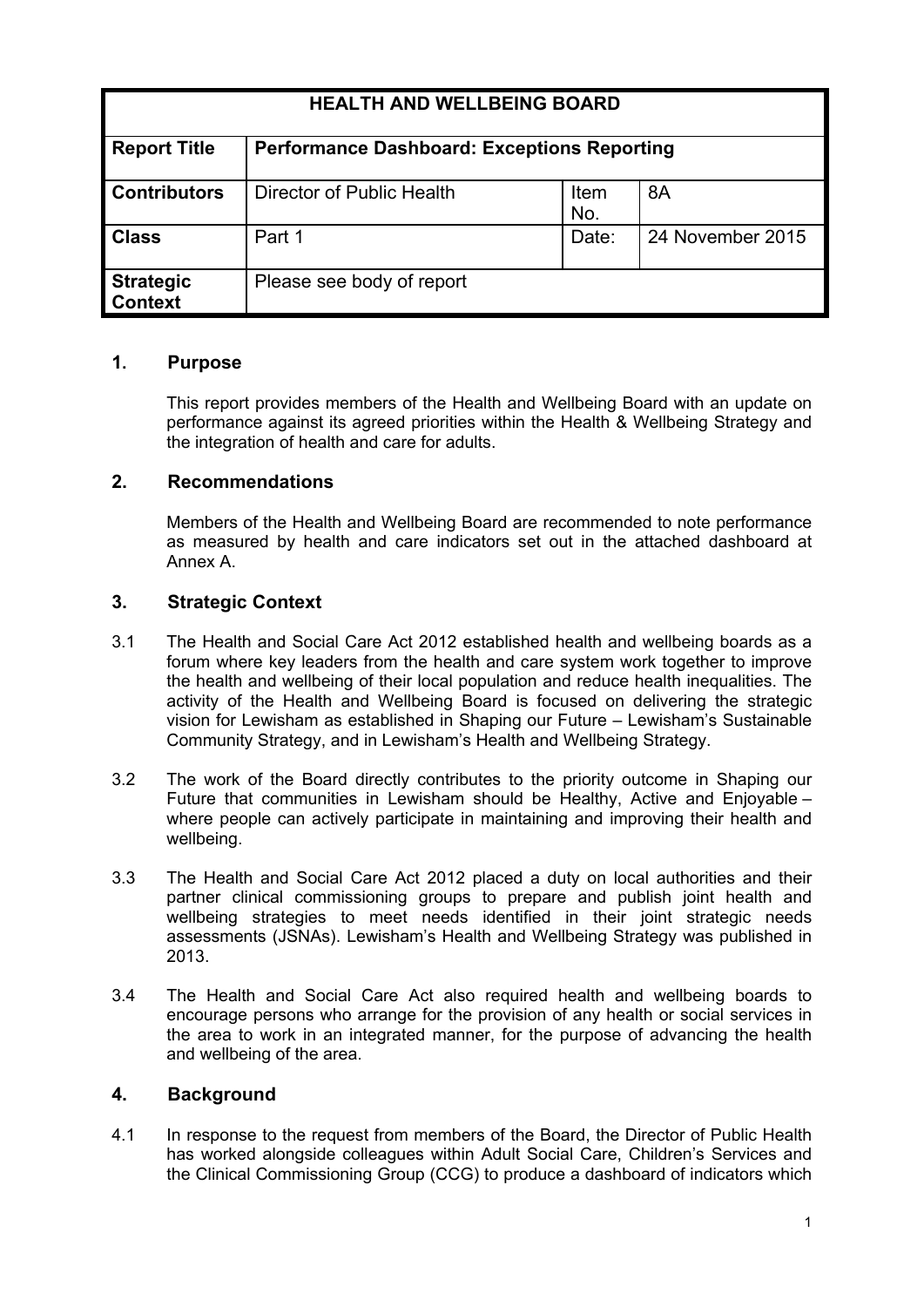would assist members in monitoring health and wellbeing improvements across Lewisham and the effectiveness of the integrated adult care programme.

4.2 The dashboard also includes a number of indicators (including those on birth weight, immunisation and excess weight) that are also included in the 'Be Healthy' priority of the Children and Young People's Partnership Plan.

# **5. Health and Wellbeing Board Performance Dashboard Update**

- 5.1 The dashboard is based on metrics drawn from the Quality and Outcomes (Primary Care), Public Health, NHS and Adult Social Care Outcomes Frameworks. These metrics have been selected to assist members in their assessment of the impact and success of the plans and activities in relation to the Health and Wellbeing Strategy and Lewisham's adult integrated care programme.
- 5.2 The indicators will be used to monitor the health outcomes and the integration of health and social care services on an annual or quarterly basis. Updated indicators that show a worsening position since the previous period of data availability (marked with a red arrow in the dashboard in Annex A) are highlighted below, together with a commentary on actions being taken to improve the position.

#### 5.3 Overarching Indicators of Health & Wellbeing

The indicator of Potential Years of Life Lost (PYLL) from causes considered amenable to healthcare (Directly Standardised Rate) has had a change to its methodology; therefore it is not possible to compare with previous periods. New data for 2014 has been released and Lewisham at 2212.6 years remains' worse than the national average.

#### 5.5 Priority Objective 1: Achieving a Healthy Weight

New data is available for prevalence of Breastfeeding at 6-8 weeks. There was a fractional increase from 73.4% in Quarter 4 2014/15 to 73.9% in Quarter 1 2014/15. Prevalence has remained steady at this level for the last year. Actions to include breastfeeding rates include working towards UNICEF Baby Friendly accreditation in the borough. The community and hospital achieved Stage 2 accreditation in 2014 and are jointly working towards achieving stage 3 by March 2016. Children's centres are supporting the assessment by working closely with health visitors and maternity services in supporting mothers to breastfeed.

The percentage of physically active adults has declined slightly from 58.1% in 2013 to 57.1% in 2014. However Lewisham remains above the London and England level. Correspondingly the level of inactive adults has increased.

#### 5.6 Priority Objective 2: Increasing the number of people who survive colorectal, breast and lung cancer for 1 and 5 years

New data is available for Bowel Cancer screening, however as this is local data it is not possible to benchmark against London and England. The percentage coverage of 46.4% in Lewisham is however lower than the average for the six boroughs which comprise South East London, where the coverage was 49.4%.

More broadly work to progress this priority objective includes the following actions:

Establishment of a Cancer Steering Group and Cancer Working Party.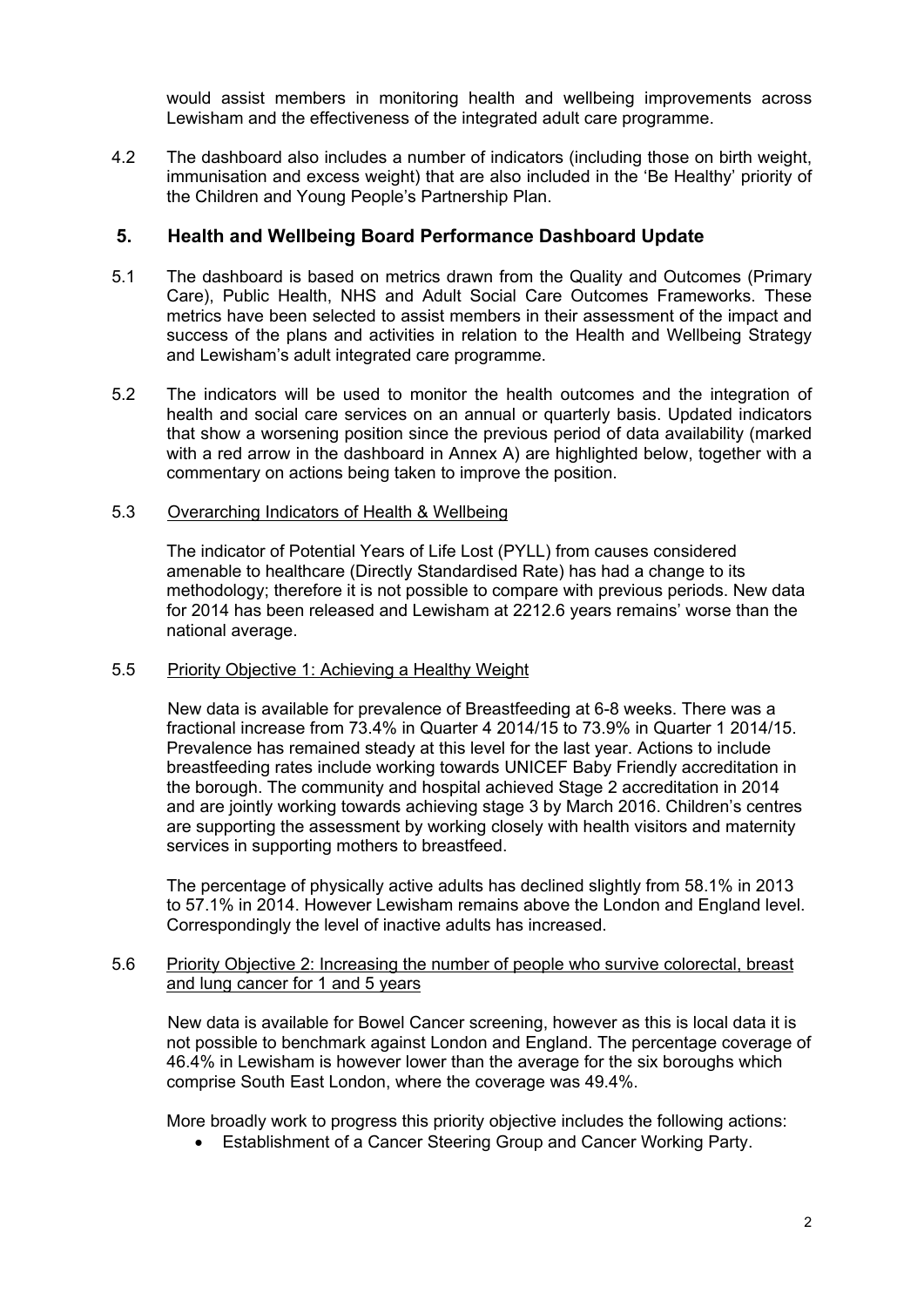- Involvement in Development of Three Year Health Improvement Programme with Public Health and the Health and Wellbeing Board.
- Significant Event Analysis of patients diagnosed following an acute admission has taken place in each Neighbourhood in Lewisham. This has provided some significant insight into cancers that are presenting late.

#### 5.7 Priority Objective 3: Improving Immunisation Uptake

Information on uptake of all vaccines in children under five in Quarter 1, 2015-16 has recently been reported. This information shows a local deterioration in the uptake of all vaccines when compared to the most recent period. It should be noted, however, that in recent years a decline in uptake in Q1 has occurred in Lewisham without any clear explanation, despite investigation of this phenomenon.. Uptake of vaccine has always improved in subsequent quarters.

Uptake of the first dose of the Measles Mumps and Rubella vaccine (MMR1) at the age of two, declined from 90.0% in Quarter 4 2014/15 to 87.5% in Quarter 1 2015/16. This level of uptake was however greater than in Quarter 1 2014/15, when the uptake was 85.5%. The most recent uptake figure for Lewisham is 4.6% lower than the national figure, but is in line with the mean level of uptake in.

Uptake of the Measles Mumps and Rubella vaccine (MMR2), at five has declined from 71.0% in Quarter 4 2014/15 to 70.0% in Quarter 1 2015/16. This is the third consecutive quarter of decline and takes the uptake level back to below the level seen in Quarter 1 2014/15. The England level of uptake has remained steady at above 88% for the last two years, whilst the London level has consistently stayed around 80%. Uptake of MMR2 at five remains the greatest challenge locally.

Uptake of the third dose of Diphtheria vaccine (D3) in children aged one has also fallen from 92.2% in Quarter 4 2014/15 to 91.0% in Quarter 1 2015/16. This level is higher than in Quarter 1 2014/15 when uptake was 90.6%. The most recent data is also above the London level of 90.0% but below the national figure of 93.6%.

Whilst uptake of the fourth dose of Diphtheria vaccine (D4) at five has declined between Quarter 4 2014/15, when it was at 83.5%, to 81.5% in Quarter 1 2015/16, the most recent data is still notably higher than at any point over the last two years. The Lewisham uptake is also higher than the London figure of 78.5% but is below the England level of 87.7%.

More encouraging is provisional data for Quarter 2 of 2015/16 which indicates improvement in uptake for MMR1, D3 and D4 vaccines. Uptake of MMR2 at five, however, remains a challenge and work with NHS England continues towards increased uptake of this vaccine.

#### 5.8 Priority Objective 4: Reducing Alcohol Harm

There is no change since the last dashboard.

#### 5.9 Priority Objective 5: Preventing the uptake of smoking among children and young people and reducing the numbers of people smoking

New data is being reported for Smoking quitters at 4 weeks. The number of smoking quitters for 2014/15 was lower than previous years and did not meet target, but the rate per 100,000 was higher than London and England.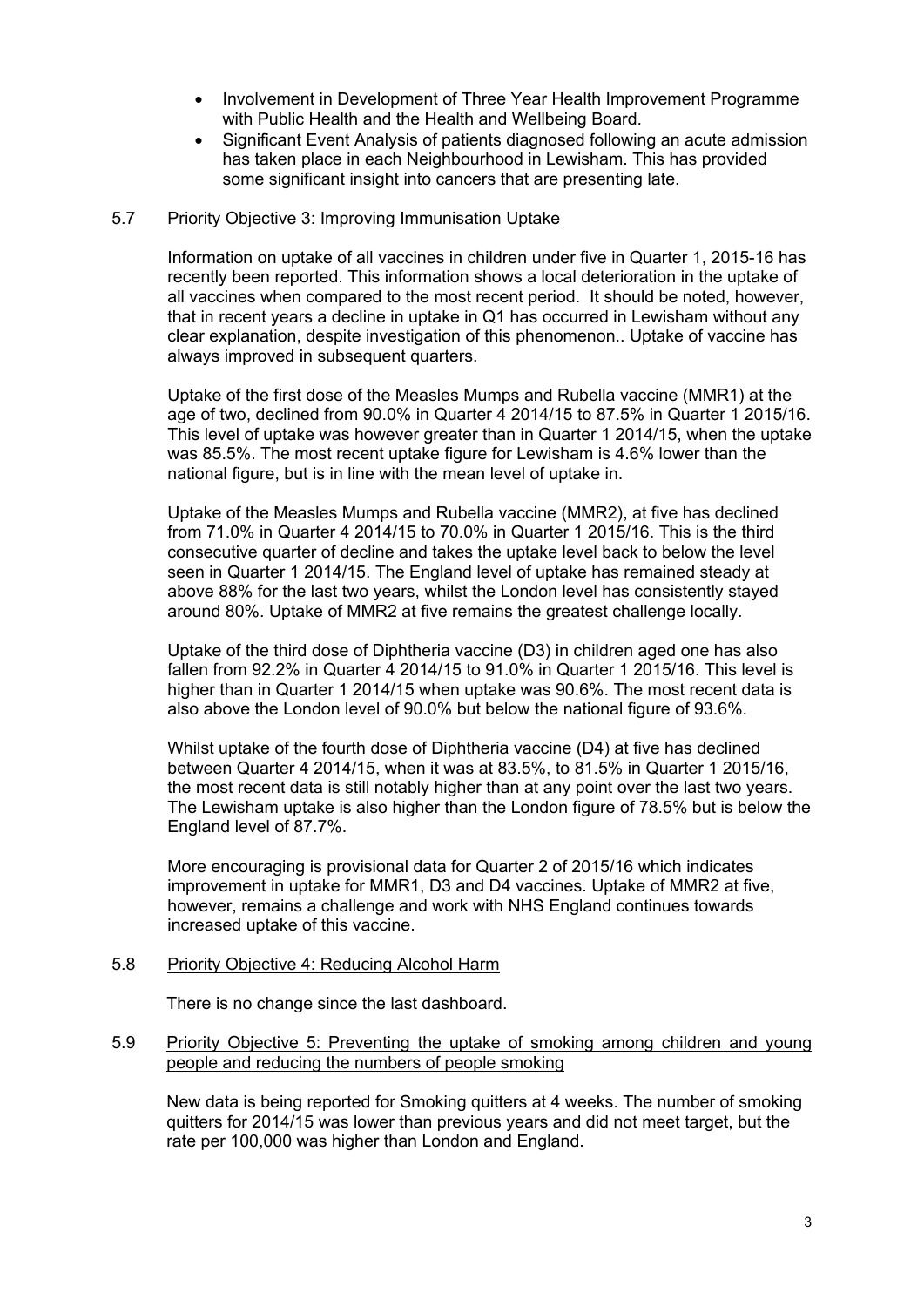The Stop Smoking Service (SSS) is very successful at reaching heavily addicted smokers such as pregnant women and people with mental health problems, with a strong correlation between IMD scores and smoking quitters and an increasing number of smokers quitting from more deprived wards.

The reductions in funding to the SSS for 2015/16 have meant a lower target of 1,600 (the target was 1,800 for 2014/15). Performance data from Quarter 1 indicate that the service is likely to achieve this new, reduced target. The service is continuing to focus on heavily addicted smokers and high quality service. The reductions are being achieved through de-commissioning less active GP and pharmacy providers and by recruiting smokers into the service through opt out referrals and brief interventions to scale, rather than outreach events. The service is also aligning itself with the Local Neighbourhood care networks.

5.10 Priority Objective 6: Improving mental health and wellbeing

There is no change since the last dashboard.

5.11 Priority Objective 7: Improving sexual health

There is no change since the last dashboard.

5.12 Priority Objective 8: Delaying and reducing the need for long term care and support

There is no change since the last dashboard.

5.13 Priority Objective 9: Reducing the number of emergency admissions for people with long term conditions

The 2014/15 rate of avoidable admissions has increased to 1005.9 per 100,000 population from 953.2 in 2013/14. This deterioration means that Lewisham is significantly worse than both London and England. An update on the percentage of people feeling supported to manage their long term condition at home has also been released with Lewisham seeing a drop from 61.1% in 2013/14, down to 57.4% in 2014/15.This decline was also witnessed in the London and England proportions, however Lewisham's proportion is significantly worse.

New data for Health Related Quality of Life for People with Long Term Conditions has remained stable. The sample for this indicator is not large enough for significance testing to be calculated. Data for 2014/15 measuring the rate of Emergency Admissions for acute conditions that should not usually require hospital admission also showed deterioration in performance. The latest data is 1522.2; an increase from 1294.5 in 2013/14. The rate is significantly higher than both London and England. New data for 2014/15 is reported on the percentage of Emergency Readmissions within 30 days of discharge. At 15.54% Lewisham saw a slight improvement from 2013/14 when the figure was 15.69%.

The Adult Integrated Care Board are aware of these latest figures, and have identified appropriate actions.

#### **6. Financial implications**

There are no specific financial implications arising from this report, however the board may wish to consider how resources are utilised in regards to poorly performing indicators.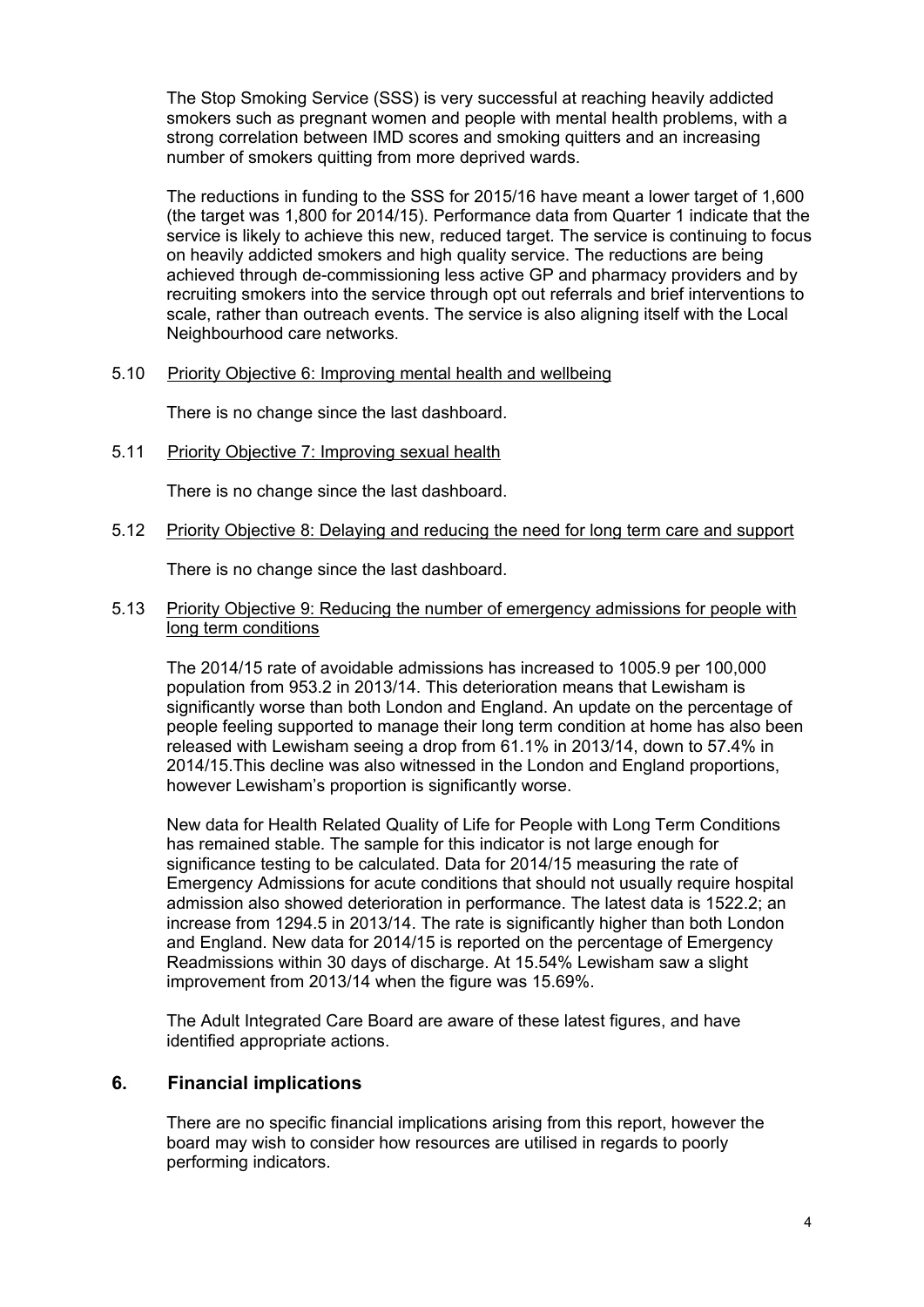# **7. Legal implications**

As part of their statutory functions, members of the Board are required to encourage persons who arrange for the provision of any health or social services in the area to work in an integrated manner, for the purpose of advancing the health and well-being of the area and to encourage persons who arrange for the provision of health-related services in its area to work closely with the Health and Wellbeing Board.

## **8. Crime and Disorder Implications**

There are no specific crime and disorder implications arising from this report or its recommendations

# **9. Equalities Implications**

There are no specific equalities implications arising from this report or its recommendations, but the dashboard highlights those areas where health inequalities exist in Lewisham and can be monitored.

## **10. Environmental Implications**

There are no specific environmental implications arising from this report or its recommendations.

## **11. Summary and Conclusion**

Whilst there has been much improvement in the uptake of vaccine in Lewisham in recent years, local uptake of all vaccines in children remains consistently lower than uptake in England as a whole. However we remain above the London average for most indicators. Crucially in the first quarter of this year, there has been a decline in the uptake of all vaccines in the under-fives. Such a decline in the first quarter has been reported in earlier years, and performance has improved subsequently, but the aim is to continue to improve uptake of vaccines until uptake in Lewisham is at least as good as the national average and beyond that - until herd immunity can be achieved, which requires 95% uptake for most vaccines. There is significant variation between GP practices on immunisation uptake rates and improvement of performance in a relatively small number of practices would raise the Lewisham mean towards herd immunity. Reduction of this variation and addressing our single greatest challenge - the persistently low uptake of the MMR2 at five are the two main priorities for action locally.

The Lewisham Immunisation Action Plan includes measures to improve uptake of all vaccines. Lewisham Council and Lewisham CCG are working together with NHS England to improve GP performance on vaccine uptake. London wide changes in GP mechanisms, and changes to the way immunisation in schools is commissioned should also help improve performance of uptake of MMR2 at five in particular.

If you have any difficulty in opening the links above or those within the body of the report, please contact Andy Thomas (Andy.Thomas@lewisham.gov.uk; 020 8314 9996), who will assist.

If there are any queries on this report please contact Dr Danny Ruta, Director of Public Health, Community Services Directorate, Lewisham Council, on 020 8314 8637 or by email [danny.ruta@lewisham.gov.uk](mailto:danny.ruta@lewisham.gov.uk)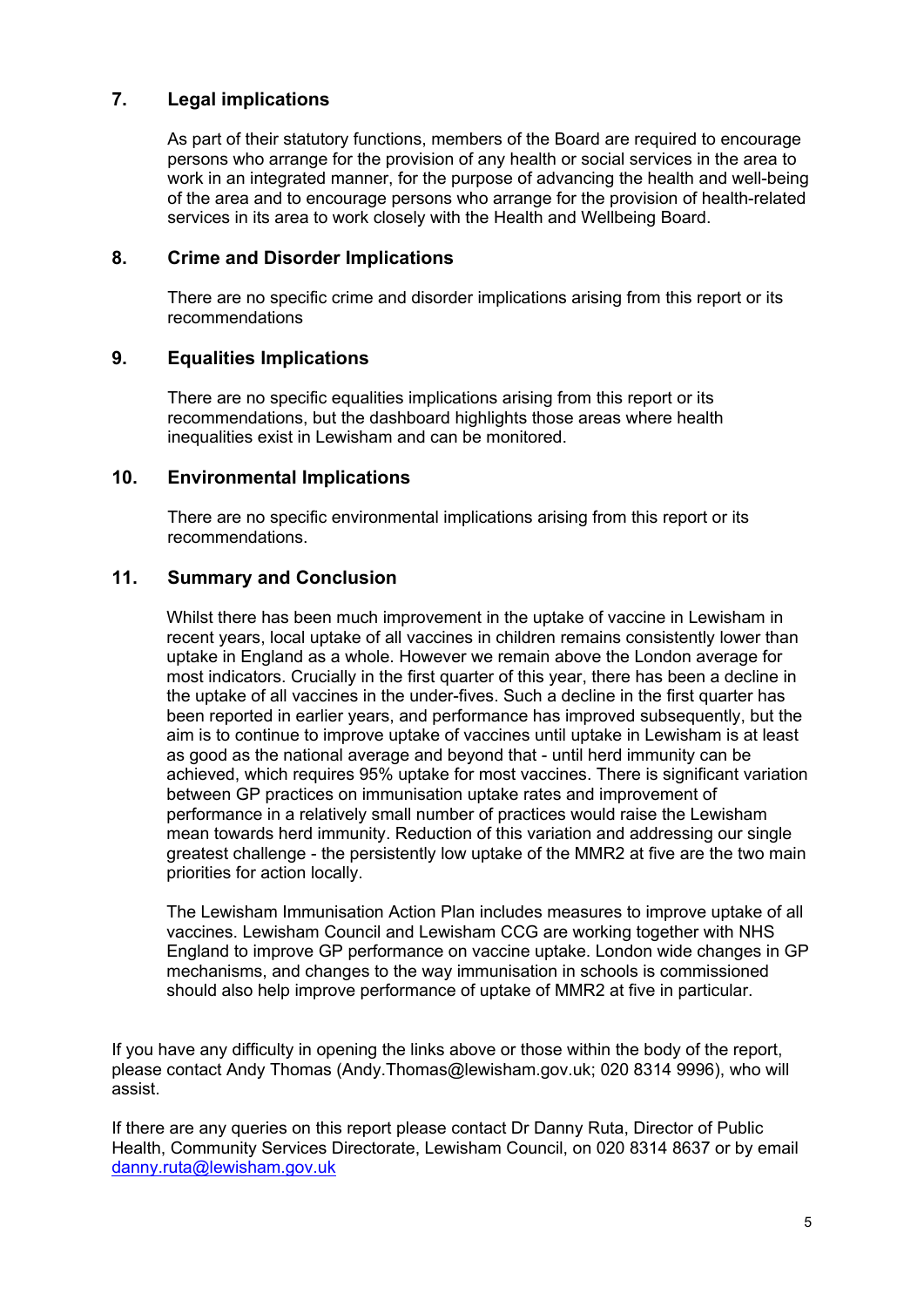# Annex B: Definitions and Data sources

Please note that some of the definitions may have PCTs instead of CCGs for organisation. This is due to the national definitions in the technical specification document which can be obtained by clicking on the link in the data source section.

| 1a/1b. Life Expectancy at Birth (Male/Female) |                                                                                                                                                                                                                                                                                                                                                                                                                                                                                                                                                                                                                                                                                                                                                                                                                                                                                                                                                                                       |  |
|-----------------------------------------------|---------------------------------------------------------------------------------------------------------------------------------------------------------------------------------------------------------------------------------------------------------------------------------------------------------------------------------------------------------------------------------------------------------------------------------------------------------------------------------------------------------------------------------------------------------------------------------------------------------------------------------------------------------------------------------------------------------------------------------------------------------------------------------------------------------------------------------------------------------------------------------------------------------------------------------------------------------------------------------------|--|
| <b>Definition</b>                             | The average number of years a person would expect to live based on contemporary<br>mortality rates. For a particular area and time period, it is an estimate of the<br>average number of years a newborn baby would survive if he or she experienced<br>the age-specific mortality rates for that area and time period throughout his or her<br>life.<br>Figures are calculated from deaths from all causes and mid-year population<br>estimates, based on data aggregated over a three year period.<br>Figures reflect mortality among those living in an area in each time period, rather<br>than what will be experienced throughout life among those born in the area. The<br>figures are not therefore the number of years a baby born in the area could actually<br>expect to live, both because the mortality rates of the area are likely to change in<br>the future and because many of those born in the area will live elsewhere for at<br>least some part of their lives. |  |
| <b>Numerator</b>                              | Number of deaths registered in the respective calendar years                                                                                                                                                                                                                                                                                                                                                                                                                                                                                                                                                                                                                                                                                                                                                                                                                                                                                                                          |  |
| <b>Denominator</b>                            | ONS mid-year population estimates for the respective calendar years                                                                                                                                                                                                                                                                                                                                                                                                                                                                                                                                                                                                                                                                                                                                                                                                                                                                                                                   |  |
| Data source                                   | PHOF 0.1ii http://www.phoutcomes.info/public-health-outcomes-                                                                                                                                                                                                                                                                                                                                                                                                                                                                                                                                                                                                                                                                                                                                                                                                                                                                                                                         |  |
|                                               | framework#gid/1000049/pat/6/ati/102/page/6/par/E12000007/are/E09000023                                                                                                                                                                                                                                                                                                                                                                                                                                                                                                                                                                                                                                                                                                                                                                                                                                                                                                                |  |

| 2. Children in Poverty (Under 16s) |                                                                                          |  |
|------------------------------------|------------------------------------------------------------------------------------------|--|
| <b>Definition</b>                  | Percentage of children in low income families (children living in families in receipt of |  |
|                                    | out of work benefits or tax credits where their reported income is less than 60%         |  |
|                                    | median income) for under 16s only.                                                       |  |
| <b>Numerator</b>                   | Number of children aged under 16 living in families in receipt of CTC whose              |  |
|                                    | reported income is less than 60 per cent of the median income or in receipt of IS or     |  |
|                                    | (Income-Based) JSA.                                                                      |  |
| <b>Denominator</b>                 | Number of children aged under 16 for whom Child Benefit was received in each             |  |
|                                    | local authority.                                                                         |  |
| Data source                        | PHOF 1.01ii http://www.phoutcomes.info/public-health-outcomes-                           |  |
|                                    | framework#gid/1000049/pat/6/ati/102/page/6/par/E12000007/are/E09000023                   |  |

| 3. Under 75 Mortality Rates from CVD |                                                                                       |  |
|--------------------------------------|---------------------------------------------------------------------------------------|--|
| <b>Definition</b>                    | Mortality from all circulatory diseases (ICD-10 I00-I99 equivalent to ICD-9 390-459). |  |
| <b>Numerator</b>                     | Deaths from all circulatory diseases, classified by underlying cause of death (ICD-   |  |
|                                      | 10 I00-I99, ICD-9 390-459 adjusted), registered in the respective calendar year(s).   |  |
| <b>Denominator</b>                   | 2011 Census based mid-year pop estimates                                              |  |
| Data source                          | <b>NHSIC - P00400</b>                                                                 |  |
|                                      | Data                                                                                  |  |
|                                      | https://www.indicators.ic.nhs.uk/download/NCHOD/Data/06A 076DRT0074 12 V1             |  |
|                                      | D.csv                                                                                 |  |
|                                      | Specification                                                                         |  |
|                                      | https://www.indicators.ic.nhs.uk/download/NCHOD/Specification/Spec 06A 076DR          |  |
|                                      | T0074 V1.pdf                                                                          |  |

| 4. Potential Years of Life Lost (PYLL) from causes considered amenable to healthcare (DSR) |                                                                                       |  |
|--------------------------------------------------------------------------------------------|---------------------------------------------------------------------------------------|--|
| <b>Definition</b>                                                                          | Directly age and sex standardised potential years of life lost to conditions amenable |  |
|                                                                                            | to healthcare in the respective calendar year per 100,000 CCG population.             |  |
| <b>Numerator</b>                                                                           | Death registrations in the calendar year for all England deaths based on GP of        |  |
|                                                                                            | registration from the Primary Care Mortality Database (PCMD).                         |  |
| <b>Denominator</b>                                                                         | Unconstrained GP registered population counts by single year of age and sex from      |  |
|                                                                                            | the HSCIC (Exeter) Systems; supplied annually on 1 January for the forthcoming        |  |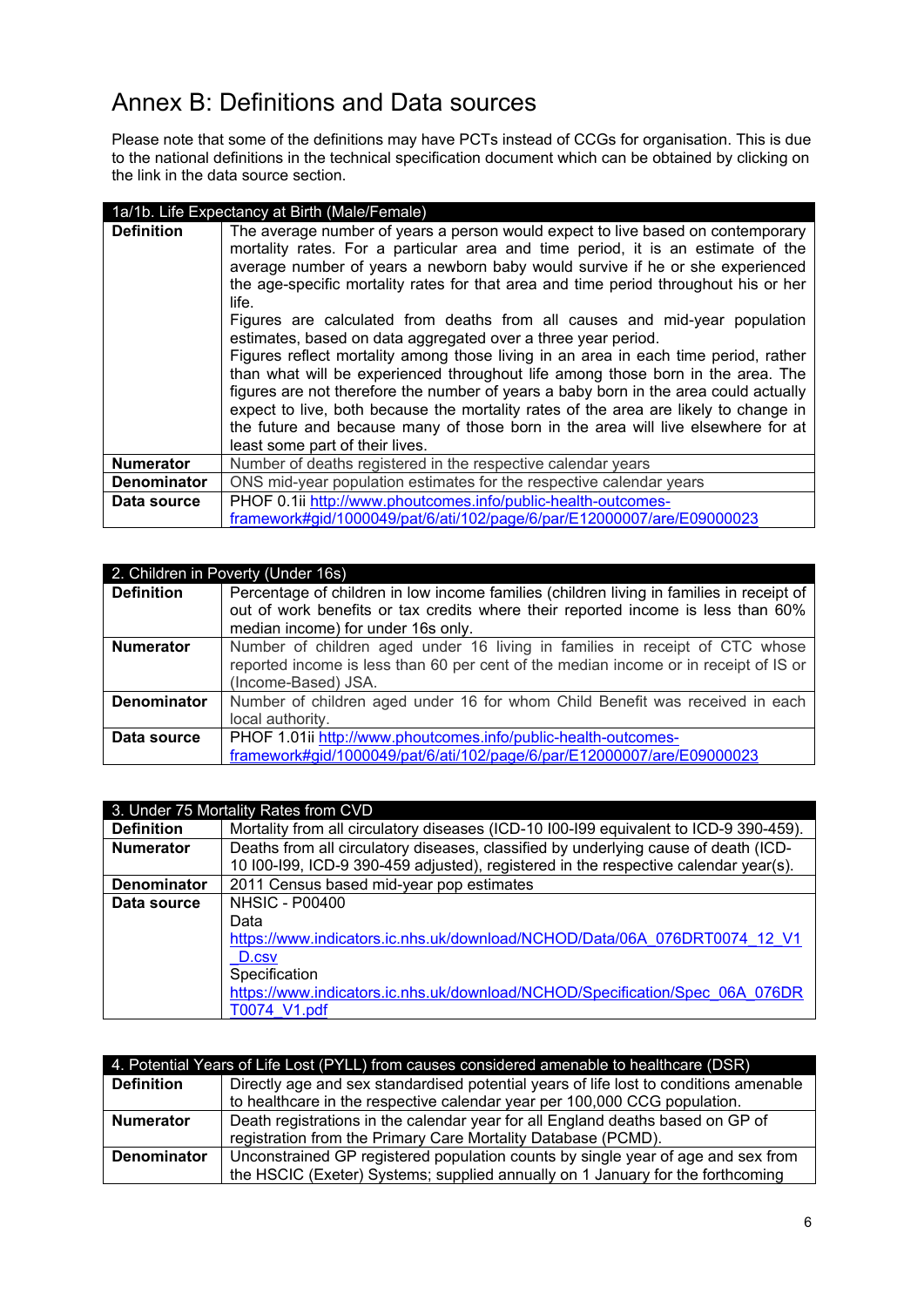|             | calendar vear.                                                               |
|-------------|------------------------------------------------------------------------------|
| Data source | NHOF 1a (NHSIC P01559 - CCGOI 1.1)                                           |
|             | Data                                                                         |
|             | https://www.indicators.ic.nhs.uk/download/Clinical%20Commissioning%20Group%2 |
|             | 0Indicators/Data/CCG 1.1 I00767 D V5.xls                                     |
|             | Specification                                                                |
|             | https://www.indicators.ic.nhs.uk/download/Clinical%20Commissioning%20Group%2 |
|             | OIndicators/Specification/CCG 1.1 I00767 S V4.pdf                            |

|                   | 5a/5b. Slope index of inequality in life expectancy at birth (Males/Females)                                                                                                                                                                                                                                                                                                                                                                                                                                                                                                                                                                                                                                                                                                                                       |
|-------------------|--------------------------------------------------------------------------------------------------------------------------------------------------------------------------------------------------------------------------------------------------------------------------------------------------------------------------------------------------------------------------------------------------------------------------------------------------------------------------------------------------------------------------------------------------------------------------------------------------------------------------------------------------------------------------------------------------------------------------------------------------------------------------------------------------------------------|
| <b>Definition</b> | This indicator measures inequalities in life expectancy. Life expectancy at birth is<br>calculated for each local deprivation decile based on Lower Super Output Areas<br>(LSOAs). The slope index of inequality (SII) is then calculated based on these<br>figures. The SII is a measure of the social gradient in life expectancy, i.e. how much<br>life expectancy varies with deprivation. It takes account of health inequalities across<br>the whole range of deprivation factors within each local authority and summarises<br>this as a single number, which represents the range in years of life expectancy<br>across the social gradient from most to least deprived, based on a statistical<br>analysis of the relationship between life expectancy and deprivation across all<br>deprivation deciles. |
|                   | Life expectancy at birth is a measure of the average number of years a person<br>would expect to live based on contemporary mortality rates. For a particular area<br>and time period, it is an estimate of the average number of years a newborn baby<br>would survive if he or she experienced the age-specific mortality rates for that area<br>and time period throughout his or her life.                                                                                                                                                                                                                                                                                                                                                                                                                     |
| Data source       | PHOF 0.2iii http://www.phoutcomes.info/public-health-outcomes-                                                                                                                                                                                                                                                                                                                                                                                                                                                                                                                                                                                                                                                                                                                                                     |
|                   | framework#gid/1000049/pat/6/ati/102/page/6/par/E12000007/are/E09000023                                                                                                                                                                                                                                                                                                                                                                                                                                                                                                                                                                                                                                                                                                                                             |

| 6. Infant Mortality |                                                                                                                                                   |
|---------------------|---------------------------------------------------------------------------------------------------------------------------------------------------|
| <b>Definition</b>   | Mortality rate per 1,000 live births (age under 1 year)                                                                                           |
| <b>Numerator</b>    | The number of infant deaths aged less than 1 year that occurred in the relevant<br>period.                                                        |
| Denominator         | Number of all births.                                                                                                                             |
| Data source         | CHIMAT Child health Profiles for Lewisham<br>http://www.chimat.org.uk/resource/view.aspx?RID=101746&REGION=101634<br>Original source is from ONS. |

| 7. Low birth weight of all babies |                                                                      |
|-----------------------------------|----------------------------------------------------------------------|
| <b>Definition</b>                 | Percentage of live and stillbirths weighing less than 2,500 grams    |
| <b>Numerator</b>                  | Number of new born babies weighing less than 2500gms                 |
| <b>Denominator</b>                | Number of all births                                                 |
| Data source                       | <b>CHIMAT Child health Profiles for Lewisham</b>                     |
|                                   | http://www.chimat.org.uk/resource/view.aspx?RID=101746&REGION=101634 |
|                                   | Original source is from ONS                                          |

| 8. Proportion of people using social care who receive self-directed support, and those receiving direct |                                                                                                                                                                      |
|---------------------------------------------------------------------------------------------------------|----------------------------------------------------------------------------------------------------------------------------------------------------------------------|
| payments                                                                                                |                                                                                                                                                                      |
| <b>Definition</b>                                                                                       | This is a two-part measure which reflects both the proportion of people using<br>services who receive self-directed support (part 1), and the proportion who receive |
|                                                                                                         | a direct payment either through a personal budget or other means (part 2).                                                                                           |
| <b>Numerator</b>                                                                                        | Number of clients and carers receiving self-directed support (part 1) or direct                                                                                      |
|                                                                                                         | payments (part 2) in the year to 31 March                                                                                                                            |
| <b>Denominator</b>                                                                                      | Number of clients receiving community-based services and carers receiving carer                                                                                      |
|                                                                                                         | specific services in the year to 31 March (aged 18 and over)                                                                                                         |
| Data source                                                                                             | ASCOF 1C - NHSIC https://indicators.ic.nhs.uk/download/Social Care/Data/1C - Dec.xls                                                                                 |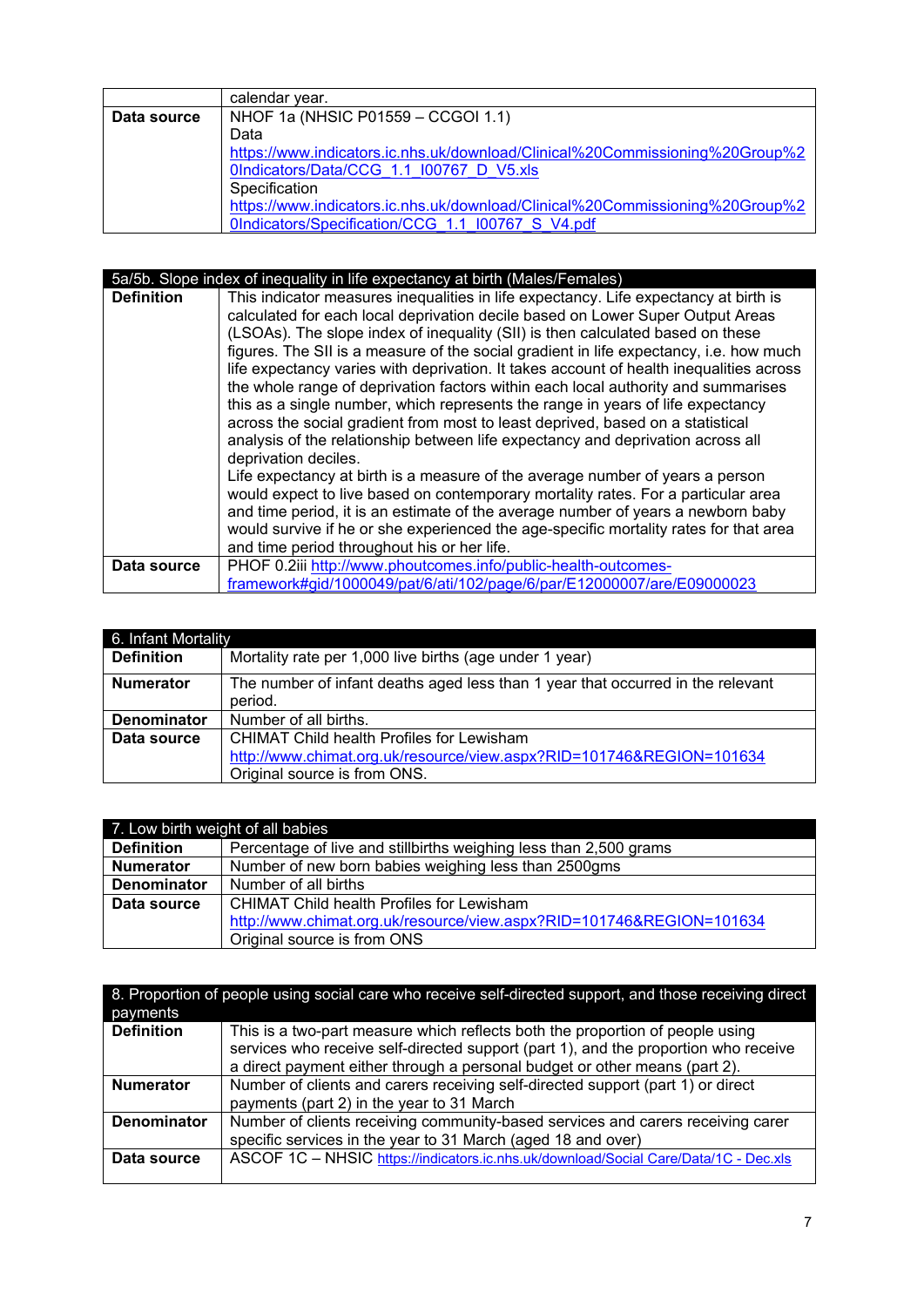| 9. Average number of delayed transfers of care from hospital on a particular day, averaged over the |                                                                                                                                                                                                                                                                                                                                                                                                                                                                                                                                                                                                                                                                                                                                                                                                                                                                                                                                                |  |
|-----------------------------------------------------------------------------------------------------|------------------------------------------------------------------------------------------------------------------------------------------------------------------------------------------------------------------------------------------------------------------------------------------------------------------------------------------------------------------------------------------------------------------------------------------------------------------------------------------------------------------------------------------------------------------------------------------------------------------------------------------------------------------------------------------------------------------------------------------------------------------------------------------------------------------------------------------------------------------------------------------------------------------------------------------------|--|
| year (Crude rate per 100,000)                                                                       |                                                                                                                                                                                                                                                                                                                                                                                                                                                                                                                                                                                                                                                                                                                                                                                                                                                                                                                                                |  |
| <b>Definition</b>                                                                                   | This measures the impact of hospital services (acute, mental health and non-acute)<br>and community-based care in facilitating timely and appropriate transfer from<br>hospital. This indicates the ability of the whole system to ensure appropriate transfer<br>from hospital for the entire adult population, and is an indicator of the effectiveness<br>of the interface within the NHS, and between health and social care services.<br>Minimising delayed transfers of care and enabling people to live independently at<br>home is one of the desired outcomes of social care. This is a two-part measure that<br>reflects both the overall number of delayed transfers of care (part 1) and, as a<br>subset, the number of these delays which are attributable to social care services<br>(part 2). A delayed transfer of care occurs when a patient is ready for transfer from<br>a hospital bed, but is still occupying such a bed. |  |
| <b>Numerator</b>                                                                                    | Average number of delayed transfers of care on a particular day taken over the year                                                                                                                                                                                                                                                                                                                                                                                                                                                                                                                                                                                                                                                                                                                                                                                                                                                            |  |
|                                                                                                     | (aged 18 and over) - this is the average of the 12 monthly snapshots collected in the                                                                                                                                                                                                                                                                                                                                                                                                                                                                                                                                                                                                                                                                                                                                                                                                                                                          |  |
|                                                                                                     | monthly Situation Report (SitRep) (part 1) and of those the delays that are                                                                                                                                                                                                                                                                                                                                                                                                                                                                                                                                                                                                                                                                                                                                                                                                                                                                    |  |
|                                                                                                     | attributable to social care or jointly to social care and the NHS (part 2)                                                                                                                                                                                                                                                                                                                                                                                                                                                                                                                                                                                                                                                                                                                                                                                                                                                                     |  |
| <b>Denominator</b>                                                                                  | Size of the adult population in area (aged 18 and over)                                                                                                                                                                                                                                                                                                                                                                                                                                                                                                                                                                                                                                                                                                                                                                                                                                                                                        |  |
| Data source                                                                                         | ASCOF 2C http://www.england.nhs.uk/statistics/statistical-work-areas/delayed-                                                                                                                                                                                                                                                                                                                                                                                                                                                                                                                                                                                                                                                                                                                                                                                                                                                                  |  |
|                                                                                                     | transfers-of-care/                                                                                                                                                                                                                                                                                                                                                                                                                                                                                                                                                                                                                                                                                                                                                                                                                                                                                                                             |  |

| 10. Days of Delay due to delayed transfers of care from hospital |                                                                                                                                                                                                                                                                                                                |  |
|------------------------------------------------------------------|----------------------------------------------------------------------------------------------------------------------------------------------------------------------------------------------------------------------------------------------------------------------------------------------------------------|--|
| <b>Definition</b>                                                | This measure is similar to ASCOF 2C in that it measures the impact of hospital<br>services and community based care in facilitating timely and appropriate transfer<br>from hospital. However the measure looks at the total number of days of delay,<br>rather than the number of patients that were delayed. |  |
|                                                                  | Average number of days of delay patients experienced on a particular day taken<br>over the year (aged 18 and over)                                                                                                                                                                                             |  |
| Data source                                                      | NHS England http://www.england.nhs.uk/statistics/statistical-work-areas/delayed-<br>transfers-of-care/                                                                                                                                                                                                         |  |

# **Priority Objective 1: Achieving a Healthy Weight**

| 11. Excess weight in Adults |                                                                                      |  |
|-----------------------------|--------------------------------------------------------------------------------------|--|
| <b>Definition</b>           | Percentage of adults classified as overweight or obese                               |  |
| <b>Numerator</b>            | Number of adults with a BMI classified as overweight (including obese), calculated   |  |
|                             | from the adjusted height and weight variables. Data are from APS6 quarters 2-4       |  |
|                             | and APS7 quarter 1 (mid-Jan 2012 to mid-Jan 2013).                                   |  |
|                             | Adults are defined as overweight (including obese) if their body mass index (BMI) is |  |
|                             | greater than or equal to 25kg/m2                                                     |  |
| <b>Denominator</b>          | Number of adults with valid height and weight recorded. Data are from APS6           |  |
|                             | quarters 2-4 and APS7 quarter 1 (mid-Jan 2012 to mid-Jan 2013).                      |  |
| Data source                 | PHOF 2.12 http://www.phoutcomes.info/public-health-outcomes-                         |  |
|                             | framework#gid/1000042/pat/6/ati/102/page/6/par/E12000007/are/E09000023               |  |
|                             | Original Source: Active People Survey (APS), England                                 |  |

|                    | 12a/12b. Excess weight in Children - Reception Year/ Year 6 Children                     |
|--------------------|------------------------------------------------------------------------------------------|
| <b>Definition</b>  | Proportion of children aged 4-5 classified as overweight or obese. Children are          |
|                    | classified as overweight (including obese) if their BMI is on or above the 85th centile  |
|                    | of the British 1990 growth reference (UK90) according to age and sex.                    |
| <b>Numerator</b>   | Number of children in Reception (aged 4-5 years) or Year 6 (aged 10-11) and              |
|                    | classified as overweight or obese in the academic year. Children are classified as       |
|                    | overweight (including obese) if their BMI is on or above the 85th centile of the British |
|                    | 1990 growth reference (UK90) according to age and sex                                    |
| <b>Denominator</b> | Number of children in Reception (aged 4-5 years) or Year 6 (aged 10-11) measured         |
|                    | in the National Child Measurement Programme (NCMP) attending participating state         |
|                    | maintained schools in England                                                            |
| Data source        | PHOF 2.06 http://www.phoutcomes.info/public-health-outcomes-                             |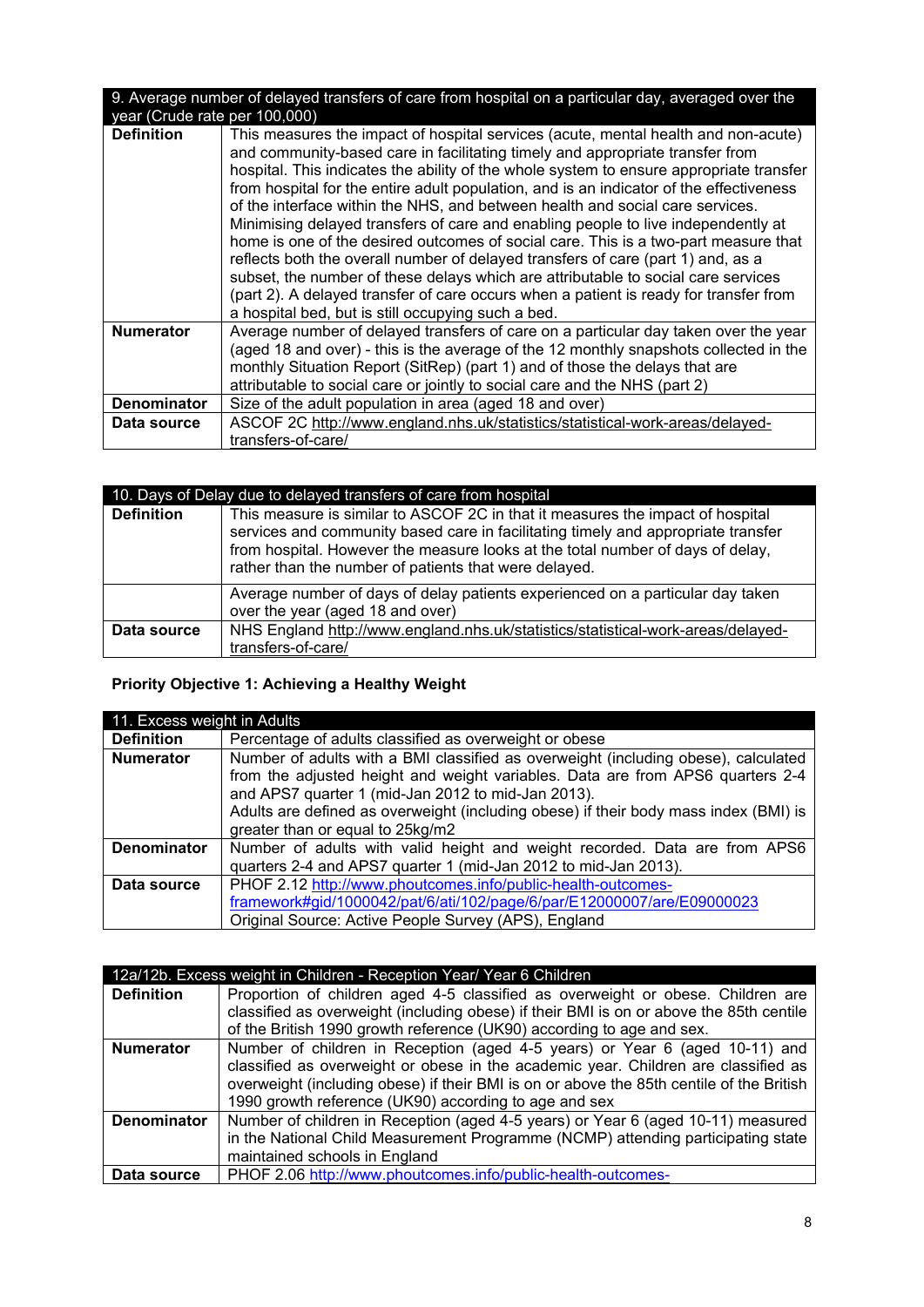| framework#gid/1000042/pat/6/ati/102/page/6/par/E12000007/are/E09000023 |  |
|------------------------------------------------------------------------|--|
|                                                                        |  |
|                                                                        |  |
| Original Source: HSCIC National Childhood Measurement Programme (NCMP) |  |

|                    | 13. Breastfeeding Prevalence 6-8 weeks                                                                                                                                                                                                                                                                                                                                                                                                                                                                                                                                                     |
|--------------------|--------------------------------------------------------------------------------------------------------------------------------------------------------------------------------------------------------------------------------------------------------------------------------------------------------------------------------------------------------------------------------------------------------------------------------------------------------------------------------------------------------------------------------------------------------------------------------------------|
| <b>Definition</b>  | This is the percentage of infants that are totally or partially breastfed at age 6-8<br>weeks. Totally breastfed is defined as infants who are exclusively receiving breast<br>milk at 6-8 weeks of age - that is, they are not receiving formula milk, any other<br>liquids or food. Partially breastfed is defined as infants who are currently receiving<br>breast milk at 6-8 weeks of age and who are also receiving formula milk or any other<br>liquids or food. Not at all breastfed is defined as infants who are not currently<br>receiving any breast milk at 6-8 weeks of age. |
| <b>Numerator</b>   | Number of infants at the 6-8 week check who are totally or partially breastfeeding.                                                                                                                                                                                                                                                                                                                                                                                                                                                                                                        |
| <b>Denominator</b> | Number of infants due for 6-8 week checks.                                                                                                                                                                                                                                                                                                                                                                                                                                                                                                                                                 |
| Data source        | PHOF 2.02ii http://www.phoutcomes.info/public-health-outcomes-<br>framework#gid/1000042/pat/6/ati/102/page/6/par/E12000007/are/E09000023<br>Original Source: Department of Health Integrated Performance Monitoring Return                                                                                                                                                                                                                                                                                                                                                                 |

|                    | 14a/14b. % of physically active and inactive adults                                     |
|--------------------|-----------------------------------------------------------------------------------------|
| <b>Definition</b>  | The number of respondents aged 16 and over, with valid responses to questions on        |
|                    | physical activity, doing at least 150 "equivalent" minutes of at least moderate         |
|                    | intensity physical activity per week in bouts of 10 minutes or more in the previous 28  |
|                    | days expressed as a percentage of the total number of respondents aged 16.              |
| <b>Numerator</b>   | Number of respondents aged 16 and over, with valid responses to questions on            |
|                    | physical activity, doing at least 150 "equivalent" minutes of at least moderate         |
|                    | intensity physical activity per week in bouts of 10 minutes or more in the last 28 days |
| <b>Denominator</b> | Number of respondents aged 16 and over, with valid responses to questions on            |
|                    | physical activity.                                                                      |
| Data source        | PHOF 2.13i http://www.phoutcomes.info/public-health-outcomes-                           |
|                    | framework#gid/1000042/pat/6/ati/102/page/6/par/E12000007/are/E09000023                  |
|                    | Original Source: Active People Survey, England                                          |

**Priority Objective 2: Increasing the number of people who survive colorectal, breast and lung cancer for 1 and 5 years**

| 15a. Cancer screening coverage - breast cancer |                                                                                  |  |
|------------------------------------------------|----------------------------------------------------------------------------------|--|
| <b>Definition</b>                              | The percentage of women in the resident population eligible for breast screening |  |
|                                                | who were screened adequately within the previous three years on 31 March         |  |
| <b>Numerator</b>                               | Number of women aged 53–70 resident in the area (determined by postcode of       |  |
|                                                | residence) with a screening test result recorded in the previous three years     |  |
| <b>Denominator</b>                             | Number of women aged 53–70 resident in the area (determined by postcode of       |  |
|                                                | residence) who are eligible for breast screening at a given point in time.       |  |
| Data source                                    | PHOF 2.20i http://www.phoutcomes.info/public-health-outcomes-                    |  |
|                                                | framework#gid/1000042/pat/6/ati/102/page/6/par/E12000007/are/E09000023           |  |
|                                                | Original Source: Health and Social Care Information Centre (Open Exeter)         |  |

| 15b. Cancer screening coverage - cervical cancer |                                                                                                                                                                                                                                                                                 |  |
|--------------------------------------------------|---------------------------------------------------------------------------------------------------------------------------------------------------------------------------------------------------------------------------------------------------------------------------------|--|
| <b>Definition</b>                                | The percentage of women in the resident population eligible for cervical screening<br>who were screened adequately within the previous 3.5 years or 5.5 years,<br>according to age (3.5 years for women aged 25-49 and 5.5 years for women aged<br>50-64) on 31 March           |  |
| <b>Numerator</b>                                 | The number of women aged 25-49 resident in the area (determined by postcode of<br>residence) with an adequate screening test in the previous 3.5 years plus the<br>number of women aged 50-64 resident in the area with an adequate screening test<br>in the previous 5.5 years |  |
| Denominator                                      | Number of women aged 25-64 resident in the area (determined by postcode of<br>residence) who are eligible for cervical screening at a given point in time.                                                                                                                      |  |
| Data source                                      | PHOF 2.20ii http://www.phoutcomes.info/public-health-outcomes-                                                                                                                                                                                                                  |  |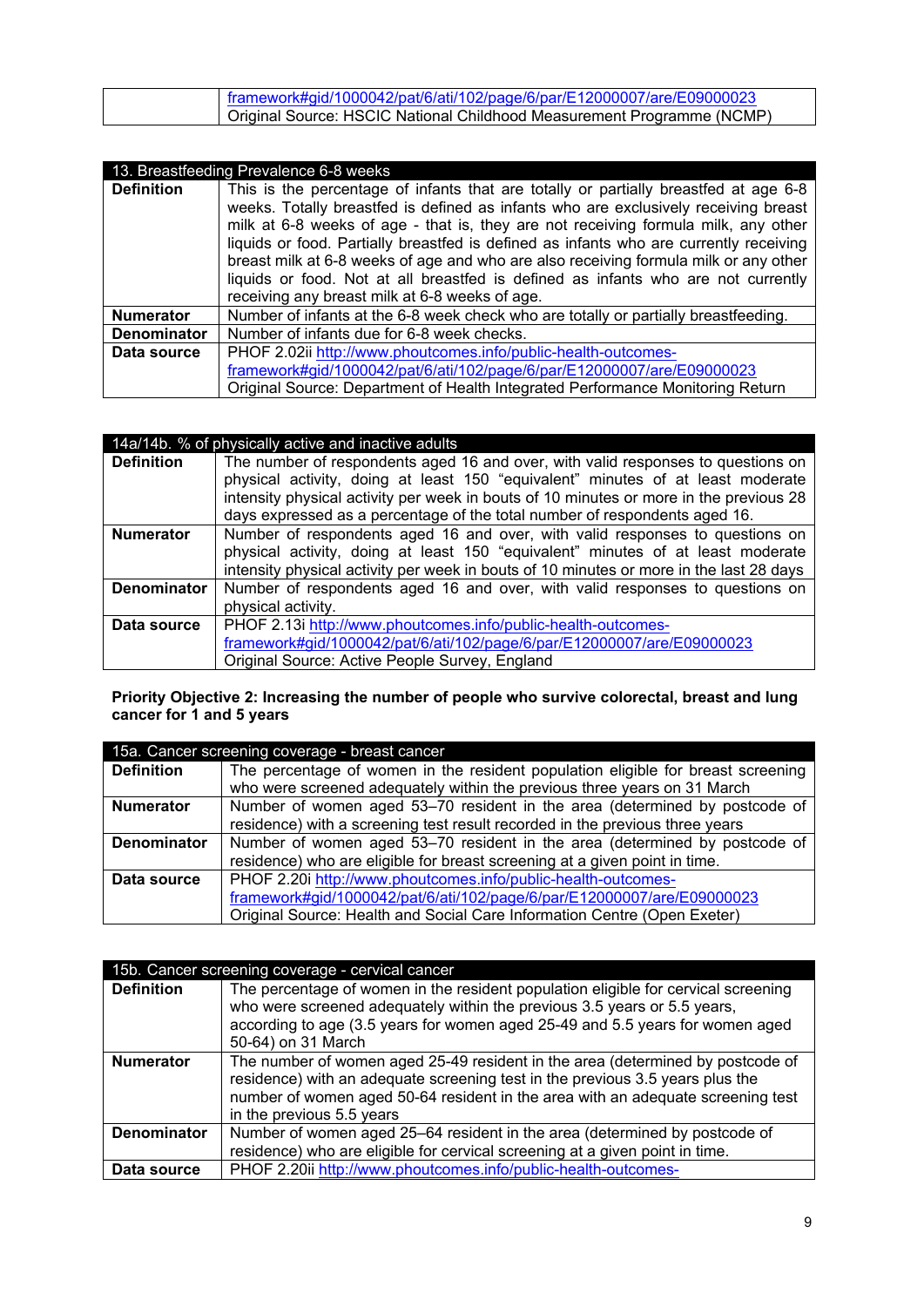| framework#gid/1000042/pat/6/ati/102/page/6/par/E12000007/are/E09000023   |
|--------------------------------------------------------------------------|
| Original Source: Health and Social Care Information Centre (Open Exeter) |
|                                                                          |

|  | 15c. Cancer screening coverage - bowel cancer |  |
|--|-----------------------------------------------|--|
|  |                                               |  |

| Too. Odnoci sorooning coverage - bower cancer |                                                                                   |
|-----------------------------------------------|-----------------------------------------------------------------------------------|
| <b>Definition</b>                             | The number of persons registered to the practice aged 60-69 invited for screening |
|                                               | in the previous 12 months who were screened adequately following an initial       |
|                                               | response within 6 months of invitation.                                           |
| Rate of                                       | Screening uptake %: the number of persons aged 60-69 invited for screening in the |
| Proportion                                    | previous 12 months who were screened adequately following an initial response     |
|                                               | within 6 months of invitation divided by the total number of persons aged 60-69   |
|                                               | invited for screening in the previous 12 months.                                  |
| Data source                                   | <b>Cancer Commissioning Toolkit GP Profiles</b>                                   |
|                                               |                                                                                   |
|                                               | Data https://www.cancertoolkit.co.uk/Profiles/PracticePublic/Filters              |
|                                               | Specification https://www.cancertoolkit.co.uk/Profiles/PracticePublic/Documents   |
|                                               | NB: Data in the performance indicator portal is local data from London Bowel      |
|                                               | Screening hub obtained via Open Exeter.                                           |

| 16. Early diagnosis of cancer |                                                                                                                                                                                                                                                                                                                                                                                                                                                                                                             |  |
|-------------------------------|-------------------------------------------------------------------------------------------------------------------------------------------------------------------------------------------------------------------------------------------------------------------------------------------------------------------------------------------------------------------------------------------------------------------------------------------------------------------------------------------------------------|--|
| <b>Definition</b>             | New cases of cancer diagnosed at stage 1 and 2 as a proportion of all new cases of<br>cancer diagnosed (specific cancer sites, morphologies and behaviour: invasive<br>malignancies of breast, prostate, colorectal, lung, bladder, kidney, ovary, uterus,<br>non-Hodgkin lymphomas, and invasive melanomas of skin). This indicator is<br>labelled as experimental because of the variation in data quality: the indicator<br>values primarily represent variation in completeness of staging information. |  |
| <b>Numerator</b>              | Cases of cancer diagnosed at stage 1 or 2, for the specific cancer sites,<br>morphologies and behaviour: invasive malignancies of breast, prostate, colorectal,<br>lung, bladder, kidney, ovary, uterus, non-Hodgkin lymphomas, and invasive<br>melanomas of skin                                                                                                                                                                                                                                           |  |
| <b>Denominator</b>            | All new cases of cancer diagnosed at any stage or unknown stage, for the specific<br>cancer sites, morphologies and behaviour: invasive malignancies of breast,<br>prostate, colorectal, lung, bladder, kidney, ovary, uterus, non-Hodgkin lymphomas,<br>and invasive melanomas of skin                                                                                                                                                                                                                     |  |
| Data source                   | PHOF 2.19 http://www.phoutcomes.info/public-health-outcomes-<br>framework#gid/1000042/pat/6/ati/102/page/6/par/E12000007/are/E09000023<br>Original Source: National cancer registry                                                                                                                                                                                                                                                                                                                         |  |

| 17. Two week wait referrals |                                                                                       |  |
|-----------------------------|---------------------------------------------------------------------------------------|--|
| <b>Definition</b>           | The number of Two Week Wait (GP urgent) referrals where cancer is suspected for       |  |
|                             | patients registered at the practice in question                                       |  |
| Rate or                     | The crude rate of referral: the number of Two Week Wait referrals where cancer is     |  |
| proportion                  | suspected multiplied by 100,000 divided by the list size of the practice in question. |  |
| Data source                 | <b>Cancer Commissioning Toolkit GP Profiles</b>                                       |  |
|                             | Data https://www.cancertoolkit.co.uk/Profiles/PracticePublic/Filters                  |  |
|                             | Specification https://www.cancertoolkit.co.uk/Profiles/PracticePublic/Documents       |  |

|                    | 18. Under 75 mortality from all cancers                                            |
|--------------------|------------------------------------------------------------------------------------|
| <b>Definition</b>  | Mortality from all malignant neoplasms (ICD-10 C00-C97 equiv to ICD-9 140-208).    |
| <b>Numerator</b>   | Deaths from all malignant neoplasms, classified by underlying cause of death (ICD- |
|                    | 10 C00-C97, ICD-9 140-208 adjstd), registered in the respective calendar year(s).  |
| <b>Denominator</b> | 2001 Census based mid-year pop estimates for the calendar years 1993 - 2001.       |
|                    | 2011 Census rebased mid-year pop estimates for the calendar years 2002-2010        |
|                    | 2011 Census based mid-year pop estimates for the calendar year 2011 onwards        |
| Data source        | <b>PHOF 4.05i - NHSIC P00381</b>                                                   |
|                    | Data                                                                               |
|                    | https://www.indicators.ic.nhs.uk/download/NCHOD/Data/11B 075DRT0074 12 V1          |
|                    | D.xls                                                                              |
|                    | Specification                                                                      |
|                    | https://www.indicators.ic.nhs.uk/download/NCHOD/Specification/Spec 11B 075DR       |
|                    | T0074 V1.pdf                                                                       |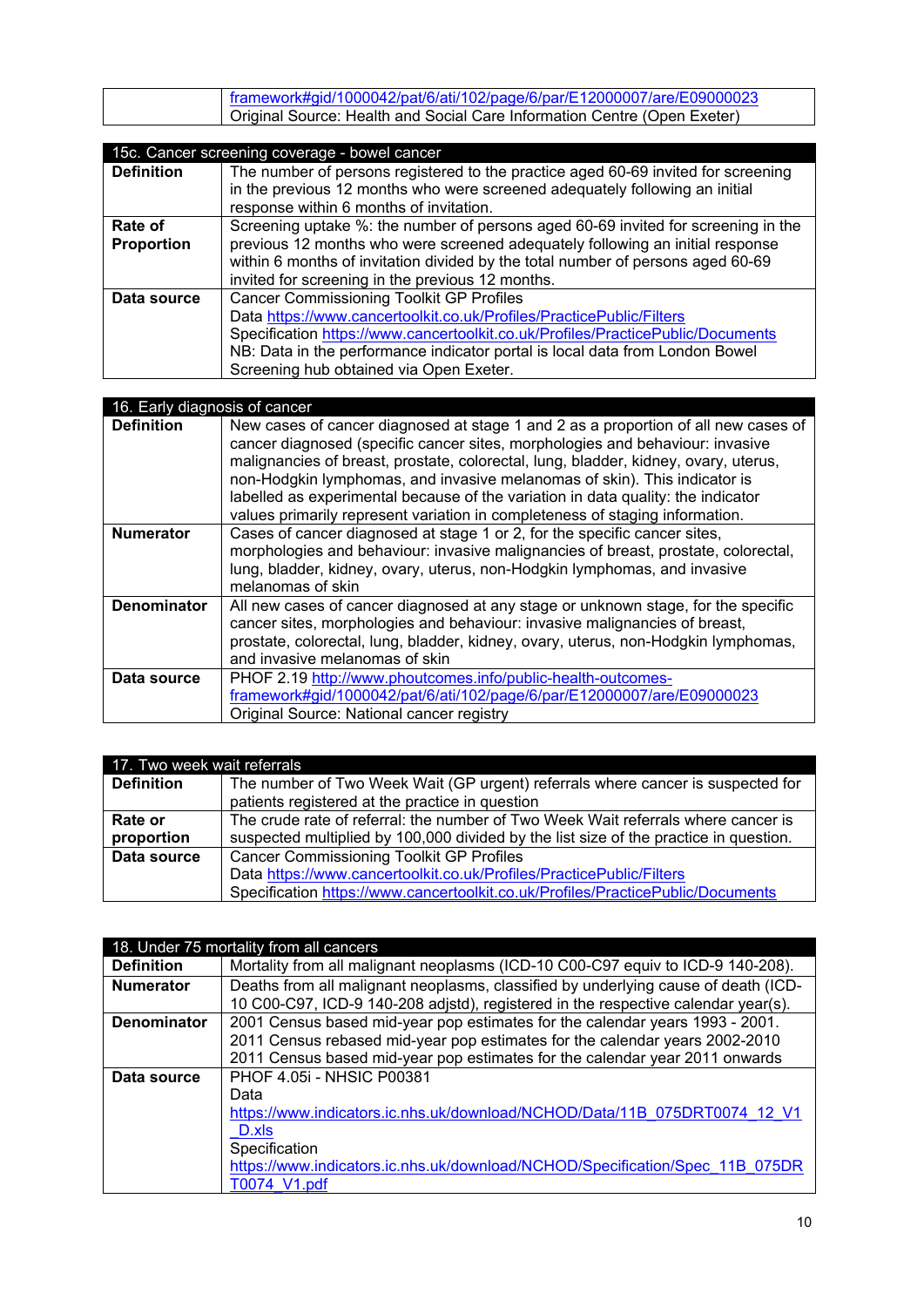# **Priority Objective 3: Improving Immunisation Uptake**

|                    | 19. Uptake of the first dose of Measles Mumps and Rubella vaccine (MMR1) at two years of age |
|--------------------|----------------------------------------------------------------------------------------------|
| <b>Definition</b>  | All children for whom the CCG is responsible who received one dose of MMR                    |
|                    | vaccine on or after their 1st birthday and at any time up to their 2nd birthday as a         |
|                    | percentage of all children whose 2nd birthday falls within the time period. Estimates        |
|                    | for local authorities are based on CCGs, which include all people registered with            |
|                    | practices accountable to the CCG.                                                            |
| <b>Numerator</b>   | Total number of children who received one dose of MMR vaccine on or after their              |
|                    | 1st birthday and at any time up to their 2nd birthday.                                       |
| <b>Denominator</b> | The responsible population. The CCG is responsible for all children registered with          |
|                    | a GP whose practice forms part of the CCG, regardless of residency, plus any                 |
|                    | children not registered with a GP who are resident within the CCG's statutory                |
|                    | geographical boundary.                                                                       |
| Data source        | PHOF 3.03vii http://www.phoutcomes.info/public-health-outcomes-                              |
|                    | framework#gid/1000042/pat/6/ati/102/page/6/par/E12000007/are/E09000023                       |
|                    | Original source: Cover of Vaccination Evaluated Rapidly (COVER) data collected               |
|                    | by PHE. Available from HSCIC.                                                                |

|                    | 20. Uptake of the second dose of Measles Mumps and Rubella Vaccine (MMR2) at five years of age |
|--------------------|------------------------------------------------------------------------------------------------|
| <b>Definition</b>  | All children for whom the CCG is responsible who received two doses of MMR on                  |
|                    | or after their 1st birthday and at any time up to their 5th birthday as a percentage of        |
|                    | all children whose 5th birthday falls within the time period. Estimates for local              |
|                    | authorities are based on CCGs, which include all people registered with practices              |
|                    | accountable to the CCG.                                                                        |
| <b>Numerator</b>   | Total number of children who received two doses of MMR on or after their 1st                   |
|                    | birthday and at any time up to their 5th birthday.                                             |
| <b>Denominator</b> | All children in the responsible population whose 5th birthday falls within the time            |
|                    | period. The CCG is responsible for all children registered with a GP whose practice            |
|                    | forms part of the CCG, regardless of residency, plus any children not registered               |
|                    | with a GP who are resident within the CCG's statutory geographical boundary.                   |
| Data source        | PHOF 3.03 http://www.phoutcomes.info/public-health-outcomes-                                   |
|                    | framework#gid/1000042/pat/6/ati/102/page/6/par/E12000007/are/E09000023                         |
|                    | Original source: Cover of Vaccination Evaluated Rapidly (COVER) data collected                 |
|                    | by PHE. Available from HSCIC.                                                                  |

|                    | 21. Uptake of the third dose of Diphtheria vaccine (D3) at one year of age                |
|--------------------|-------------------------------------------------------------------------------------------|
| <b>Definition</b>  | The percentage of children for whom the CCG is responsible who received 3 doses           |
|                    | of DTP, polio, Hib) at any time up to their 1st birthday. Estimates for local authorities |
|                    | are based on CCGs, which include all people registered with practices accountable         |
|                    | to the CCG.                                                                               |
| <b>Numerator</b>   | Total number who received 3 doses of DTP, polio, Hib at any time up to their 1st          |
|                    | birthday.                                                                                 |
| <b>Denominator</b> | The responsible population. The CCG is responsible for all children registered with       |
|                    | a GP whose practice forms part of the CCG, regardless of residency, plus any              |
|                    | children not registered with a GP who are resident within the CCG's statutory             |
|                    | geographical boundary.                                                                    |
| Data source        | <b>Local Immunisation Cover Data</b>                                                      |

|                    | 22. Uptake of the fourth dose of Diphtheria vaccine (D4) at five years of age                                                                                       |
|--------------------|---------------------------------------------------------------------------------------------------------------------------------------------------------------------|
| <b>Definition</b>  | The percentage of children for whom the CCG is responsible who received 3 doses<br>of DTP, polio, Hib as well as the DTP, polio booster at any time up to their 5th |
|                    | birthday. Estimates for local authorities are based on CCGs, which include all                                                                                      |
|                    | people registered with practices accountable to the CCG.                                                                                                            |
| <b>Numerator</b>   | The number of children for whom the CCG is responsible who received 3 doses of                                                                                      |
|                    | DTP, polio, Hib as well as the DTP, polio booster at any time up to their 5th                                                                                       |
|                    | birthday.                                                                                                                                                           |
| <b>Denominator</b> | The responsible population. The CCG is responsible for all children registered with                                                                                 |
|                    | a GP whose practice forms part of the CCG, regardless of residency, plus any                                                                                        |
|                    | children not registered with a GP who are resident within the CCG's statutory                                                                                       |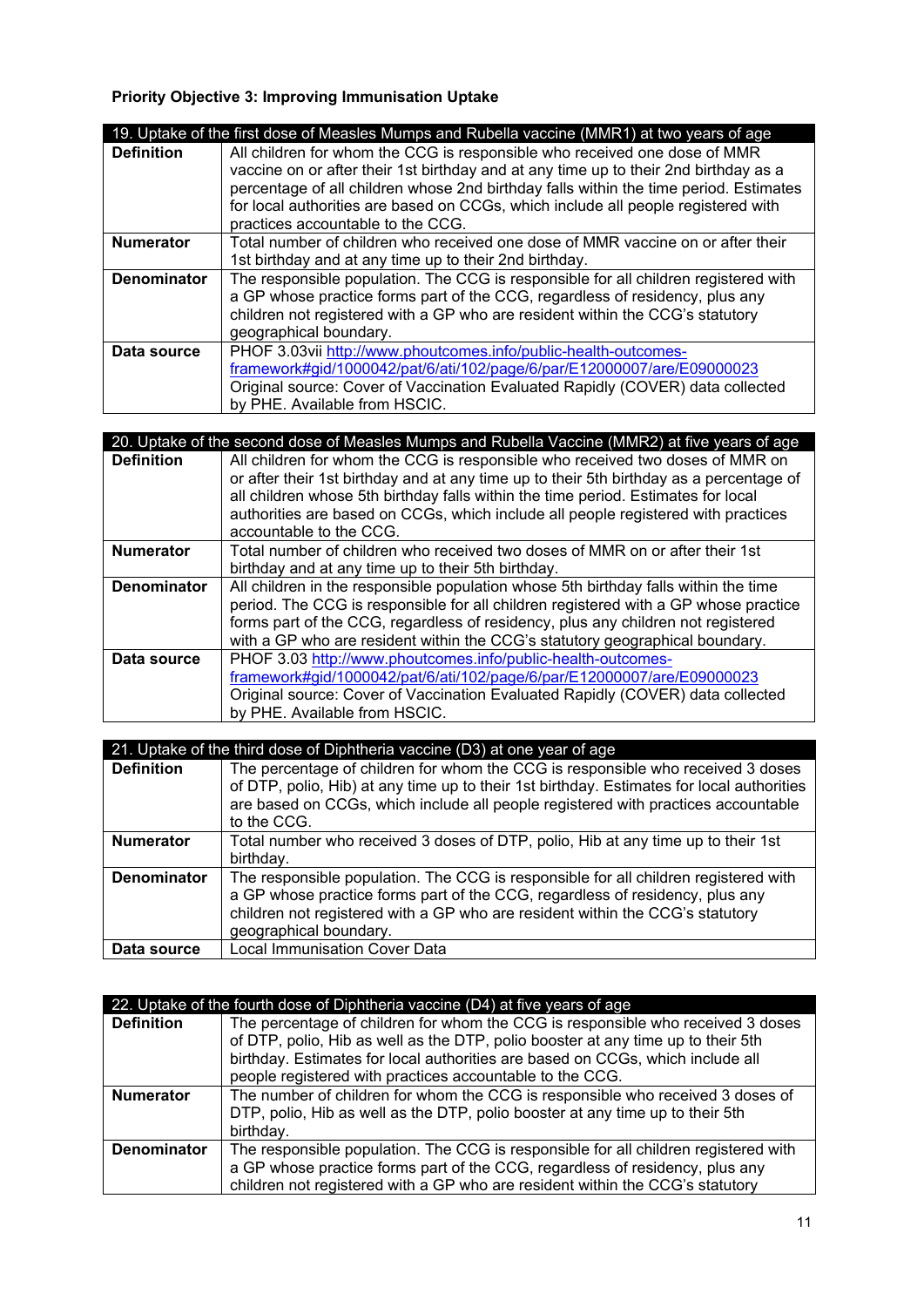|             | aeographical boundary.        |
|-------------|-------------------------------|
| Data source | Local Immunisation Cover Data |

|                    | 23. Uptake of Human Papilloma Virus (HPV) vaccine in girls in Year 8 in Lewisham Schools                                                                                                                                                                                                                                                                             |
|--------------------|----------------------------------------------------------------------------------------------------------------------------------------------------------------------------------------------------------------------------------------------------------------------------------------------------------------------------------------------------------------------|
| <b>Definition</b>  | The percentage of girls aged 12 to 13 years for whom the CCG is responsible who<br>have received all three doses of the HPV vaccine. Estimates for local authorities                                                                                                                                                                                                 |
|                    | are based on CCGs, which include all people registered with practices accountable<br>to the CCG.                                                                                                                                                                                                                                                                     |
| <b>Numerator</b>   | Number of Year 8 schoolgirls (aged 12 to 13 years) who have received all three<br>doses of the HPV vaccine.                                                                                                                                                                                                                                                          |
| <b>Denominator</b> | Number of Year 8 schoolgirls (aged 12-13). The CCG is responsible for all children<br>registered with a GP whose practice forms part of the CCG, regardless of<br>residency, plus any children not registered with a GP who are resident within the<br>CCG's statutory geographical boundary.                                                                        |
| Data source        | PHOF 3.03xii http://www.phoutcomes.info/public-health-outcomes-<br>framework#gid/1000042/pat/6/ati/102/page/6/par/E12000007/are/E09000023<br>NB: Data in the performance indicator portal is local data from GP systems<br>obtained via EMIS Web.<br>Original source: Cover of Vaccination Evaluated Rapidly (COVER) data collected<br>by PHE. Available from HSCIC. |

|                    | 24. Uptake of Influenza vaccine in those over 65 years of age                       |
|--------------------|-------------------------------------------------------------------------------------|
| <b>Definition</b>  | Flu vaccine uptake (%) in adults aged 65 and over, who received the flu vaccination |
|                    | between 1st September and 31st January each financial year.                         |
| <b>Numerator</b>   | Number of adults aged 65 years and over vaccinated between 1st September and        |
|                    | 31st January of the financial year.                                                 |
| <b>Denominator</b> | Adults aged 65 years and over. The CCG is responsible for all adults registered     |
|                    | with a GP whose practice forms part of the CCG, regardless of residency.            |
| Data source        | PHOF 3.03 xiv http://www.phoutcomes.info/public-health-outcomes-                    |
|                    | framework#gid/1000042/pat/6/ati/102/page/6/par/E12000007/are/E09000023              |
|                    | Original source: PHE https://www.gov.uk/government/organisations/public-health-     |
|                    | england/series/vaccine-uptake                                                       |

# **Priority Objective 4: Reducing Alcohol Harm**

| 25. Alcohol Specific Hospital Admission |                                                                                    |
|-----------------------------------------|------------------------------------------------------------------------------------|
| <b>Definition</b>                       | The number of hospital admissions due to alcohol-specific conditions, directly age |
|                                         | standardised rate per 100,000 population.                                          |
| <b>Numerator</b>                        | The number of admissions involving an alcohol-related primary diagnosis or an      |
|                                         | alcohol-related external cause. See LAPE user guide for further details -          |
|                                         | http://www.lape.org.uk/downloads/Lape guidance and methods.pdf                     |
| <b>Denominator</b>                      | ONS mid year population estimates                                                  |
| Data source                             | PHOF 6.01 http://fingertips.phe.org.uk/profile/local-alcohol-                      |
|                                         | profiles/data#gid/1938132833/pat/6/ati/102/page/6/par/E12000007/are/E09000002/ii   |
|                                         | d/91384/age/1/sex/4                                                                |

| 26. Number of practitioners skilled in identifying those at risk from alcohol harm and delivering brief |                                                                               |
|---------------------------------------------------------------------------------------------------------|-------------------------------------------------------------------------------|
| interventions                                                                                           |                                                                               |
| <b>Definition</b>                                                                                       | The number of practitioners who have attended Identification and Brief Advice |
|                                                                                                         | Training (Brief Intervention)                                                 |
| <b>Numerator</b>                                                                                        | N/A                                                                           |
| <b>Denominator</b>                                                                                      | All Frontline Workers                                                         |
| Data source                                                                                             | Lewisham Public Health                                                        |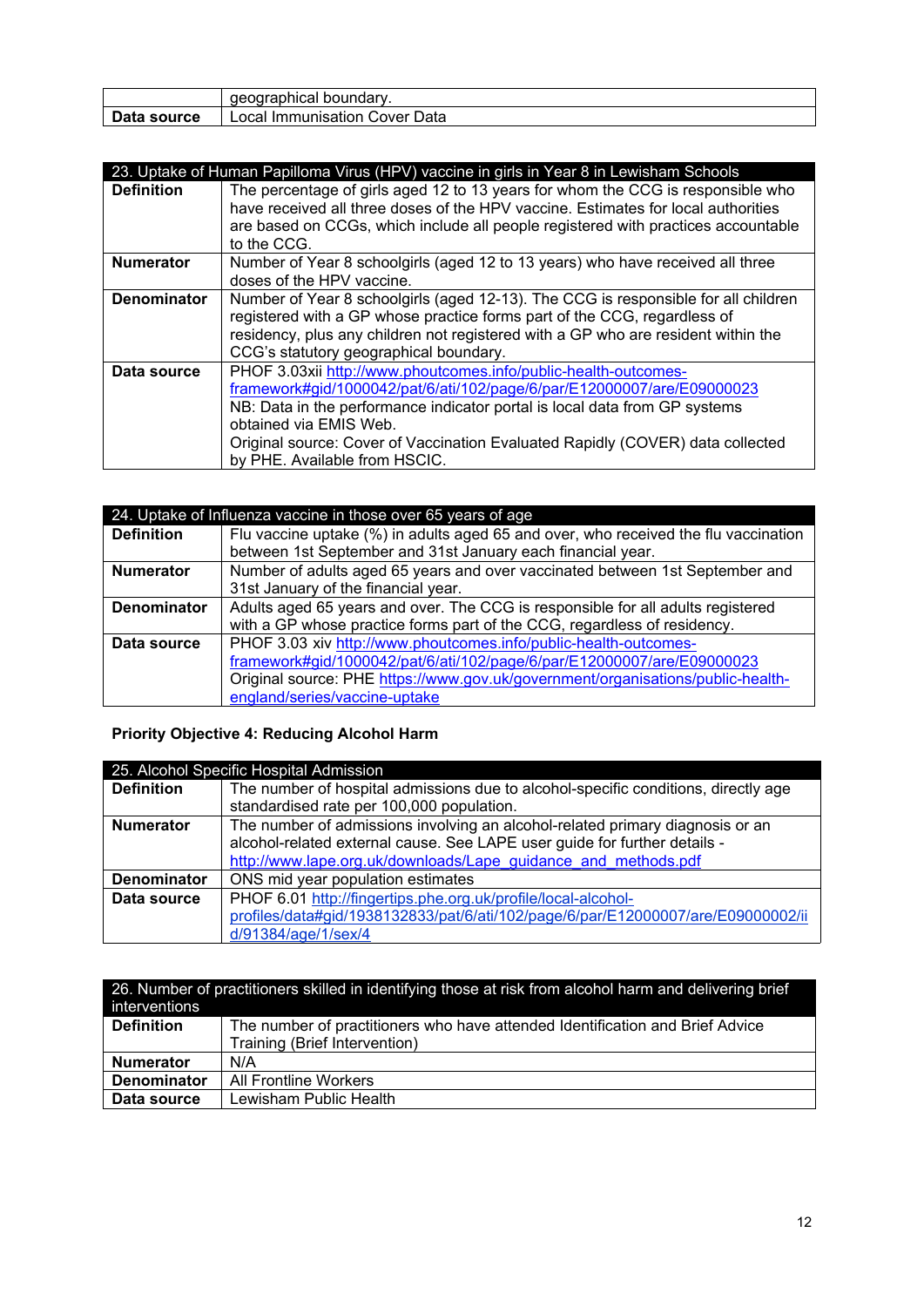#### **Priority Objective 5: Preventing the uptake of smoking among children and young people and reducing the numbers of people smoking**

|                    | 27. Under 75 Mortality from Respiratory                                                                                                                                                                                                                                                                                                                                                                                                                                                                                               |
|--------------------|---------------------------------------------------------------------------------------------------------------------------------------------------------------------------------------------------------------------------------------------------------------------------------------------------------------------------------------------------------------------------------------------------------------------------------------------------------------------------------------------------------------------------------------|
| <b>Definition</b>  | Age-standardised rate of mortality from respiratory disease in persons less than 75<br>years per 100,000 population                                                                                                                                                                                                                                                                                                                                                                                                                   |
| <b>Numerator</b>   | Number of deaths from respiratory diseases (classified by underlying cause of<br>death recorded as ICD codes J00-J99) registered in the respective calendar years,<br>in people aged under 75, aggregated into quinary age bands (0-4, 5-9,, 70-74).<br>Counts of deaths for years up to and including 2010 have been adjusted where<br>needed to take account of the ICD-10 coding change introduced in 2011. The<br>detailed guidance on the implementation is available at<br>http://www.apho.org.uk/resource/item.aspx?RID=126245 |
| <b>Denominator</b> | ONS 2011 Census based mid-year population estimates; Population-years<br>(aggregated populations for the three years) for people of all ages, aggregated into<br>quinary age bands (0-4, 5-9, , 70-74).                                                                                                                                                                                                                                                                                                                               |
| Data source        | PHOF 4.07i http://www.phoutcomes.info/public-health-outcomes-<br>framework#gid/1000042/pat/6/ati/102/page/6/par/E12000007/are/E09000023                                                                                                                                                                                                                                                                                                                                                                                               |

|                    | 28. Under 75 Mortality from Lung Cancer                                                                                                                                                                                                  |
|--------------------|------------------------------------------------------------------------------------------------------------------------------------------------------------------------------------------------------------------------------------------|
| <b>Definition</b>  | Mortality from lung cancer (ICD-10 C33-C34 equivalent to ICD-9 162).                                                                                                                                                                     |
| <b>Numerator</b>   | Deaths from lung cancer, classified by underlying cause of death (ICD-10 C33-C34,<br>ICD-9 162 adjusted), registered in the respective calendar year(s).                                                                                 |
| <b>Denominator</b> | 2001 Census based mid-year pop estimates for the calendar years 1993-2001.<br>2011 Census rebased mid-year pop estimates for the calendar years 2002-2010<br>2011 Census based mid-year pop estimates for the calendar year 2011 onwards |
| Data source        | $NHSIC - PO0512$<br>Data<br>https://www.indicators.ic.nhs.uk/download/NCHOD/Data/14B 105DRT0074 12 V1<br>D.xls<br>Specification<br>https://www.indicators.ic.nhs.uk/download/NCHOD/Specification/Spec 14B 105DR<br>T0074 V1.pdf          |

| 29. Smoking Prevalence (18+) |                                                                                                                                                                                                                                                                           |
|------------------------------|---------------------------------------------------------------------------------------------------------------------------------------------------------------------------------------------------------------------------------------------------------------------------|
| <b>Definition</b>            | Prevalence of smoking among adults aged 18+in the routine and manual group                                                                                                                                                                                                |
| <b>Numerator</b>             | The number of persons aged 18+ who are self-reported smokers in the Integrated<br>Household Survey. The number of respondents has been weighted in order to<br>improve representativeness of the sample. The weights take into account survey<br>design and non-response. |
| <b>Denominator</b>           | The number of persons aged 18+ who are self-reported smokers in the Integrated<br>Household Survey. The number of respondents has been weighted in order to<br>improve representativeness of the sample. The weights take into account survey<br>design and non-response. |
| Data source                  | PHOF 2.14 http://www.phoutcomes.info/public-health-outcomes-<br>framework#gid/1000042/pat/6/ati/102/page/6/par/E12000007/are/E09000023<br>Original Source: ONS Integrated Household Survey                                                                                |

| 30. 4 week smoking quitters |                                                                                    |
|-----------------------------|------------------------------------------------------------------------------------|
| <b>Definition</b>           | This indicator relates to clients receiving support through the NHS Stop Smoking   |
|                             | Services. A client is counted as a self-reported 4-week quitter if they have been  |
|                             | assessed 4 weeks after the designated quit date and declares that he/she has not   |
|                             | smoked even a single puff on a cigarette in the past two weeks. The indicator is a |
|                             | count of treatment episodes rather than people, so an individual who undergoes two |
|                             | treatment episodes and has quit at four weeks in both cases are counted twice.     |
| <b>Numerator</b>            | Number of self-reported 4-week smoking quitters.                                   |
| <b>Denominator</b>          | Population aged 16 or over.                                                        |
| Data source                 | Data - Local NHS Stop Smoking Service database.                                    |
|                             | Specification                                                                      |
|                             | https://nascis.hscic.gov.uk/download.ashx?src=MetaDataPdf&file=JSNA Metadata       |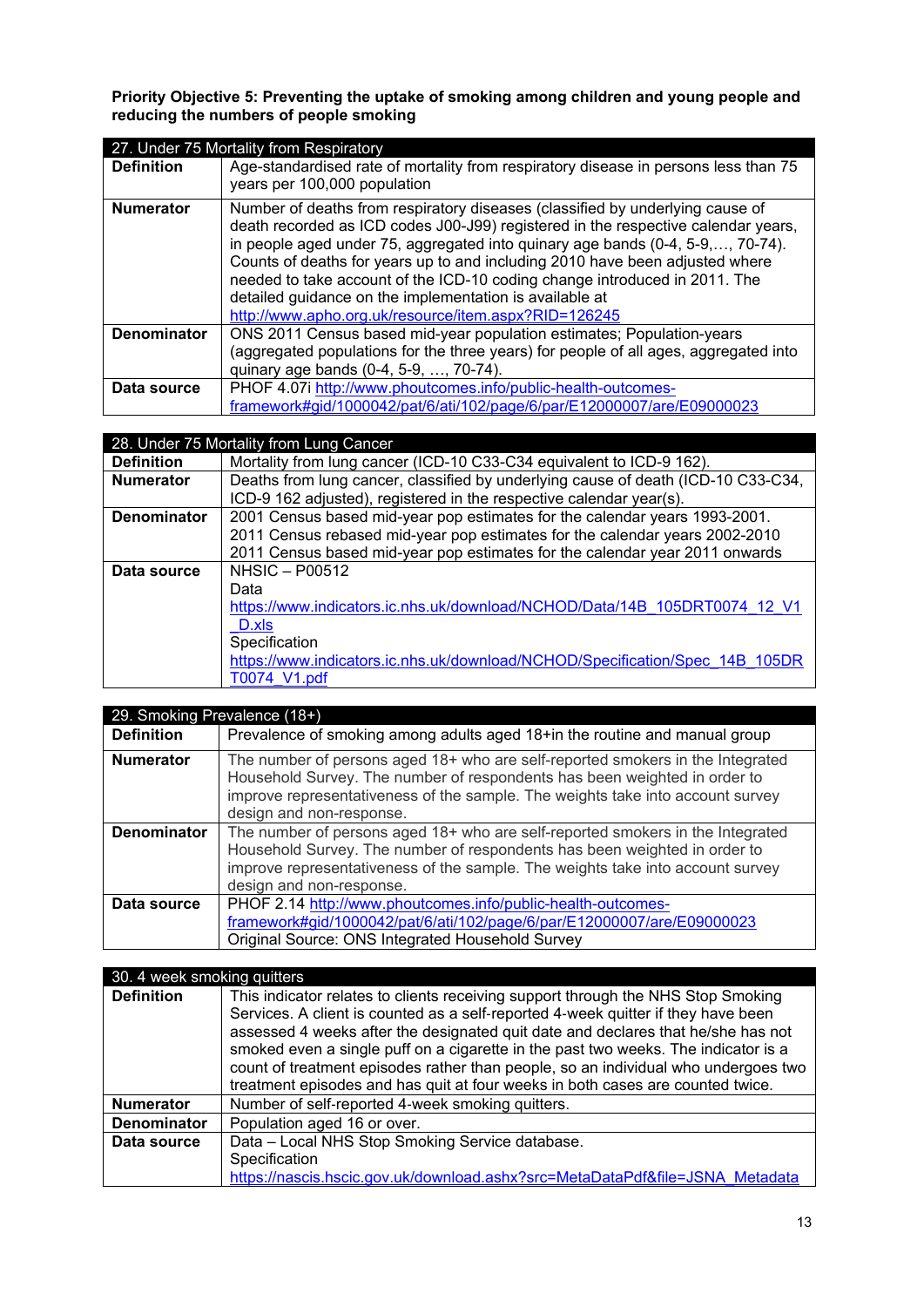|                   | 31. Number of 11-15 year-olds who take up smoking                               |
|-------------------|---------------------------------------------------------------------------------|
| <b>Definition</b> | Data is obtained from survey of Yr8 and Yr 10 secondary schoolchildren. Survey  |
|                   | happens every 2 years (2008, 2010 – No survey in 2012 but one expected in 2014) |
|                   | Percentage of pupils in each group responding to:                               |
|                   | 'Which statement describes you best?'                                           |
|                   | Responses taken into account to calculate the percentage are below.             |
|                   | I smoke occasionally (< 1 / week)                                               |
|                   | Smoke regularly, like to give up                                                |
|                   | Smoke, don't want to give it up                                                 |
| Data source       | SHEU Survey 2010 - Lewisham Public Health Team                                  |
|                   | N:\lew ph team\Health Intelligence\Archive\Health Intelligence\SHEU reports     |

| 32. Number of children in smoke free homes |                                                                                                                                                                                                                                                                                                                                 |
|--------------------------------------------|---------------------------------------------------------------------------------------------------------------------------------------------------------------------------------------------------------------------------------------------------------------------------------------------------------------------------------|
| <b>Definition</b>                          | Data is obtained from survey of Yr8 and Yr 10 secondary schoolchildren. Survey<br>happens every 2 years (2008, 2010 – No survey in 2012 but one expected in 2014)<br>Percentage of pupils in each group responding to:<br>How many people smoke, including yourself and regular visitors, on most days<br>indoors in your home? |
|                                            | Responses taken into account to calculate the percentage are below.<br>None (as Proxy)<br>$\bullet$                                                                                                                                                                                                                             |
| Data source                                | SHEU Survey 2010 - Lewisham Public Health Team<br>N:\lew ph team\Health Intelligence\Archive\Health Intelligence\SHEU reports                                                                                                                                                                                                   |

| 33. Prevalence of Smoking in 15 year olds |                                                                                 |
|-------------------------------------------|---------------------------------------------------------------------------------|
| <b>Definition</b>                         | Data is obtained from survey of Yr8 and Yr 10 secondary schoolchildren. Survey  |
|                                           | happens every 2 years (2008, 2010 – No survey in 2012 but one expected in 2014) |
|                                           | Percentage of pupils in each group responding to:                               |
|                                           | 24: Which statement describes you best?                                         |
|                                           | Responses taken into account to calculate the percentage are below.             |
|                                           | I have never smoked at all                                                      |
| Data source                               | SHEU Survey 2010 - Lewisham Public Health Team                                  |
|                                           | N:\lew ph team\Health Intelligence\Archive\Health Intelligence\SHEU reports     |

| 34. Smoking at time of delivery |                                                                                  |
|---------------------------------|----------------------------------------------------------------------------------|
| <b>Definition</b>               | Number of women who currently smoke at time of delivery per 100 maternities.     |
|                                 | Data includes all women resident within the CCG's boundary, and no data are      |
|                                 | available to break down the CCG denominators for different areas within the CCG. |
| <b>Numerator</b>                | Number of women known to smoke at time of delivery.                              |
| Denominator                     | Number of maternities.                                                           |
| Data source                     | PHOF 2.03 http://www.phoutcomes.info/public-health-outcomes-                     |
|                                 | framework#gid/1000042/pat/6/ati/102/page/6/par/E12000007/are/E09000023           |
|                                 | NB: Latest available quarter data from NHS Stop smoking service database.        |

**Priority Objective 6: Improving mental health and wellbeing**

|                    | 35. Under 75 mortality rates for those with serious mental illness                    |
|--------------------|---------------------------------------------------------------------------------------|
| <b>Definition</b>  | Rate of mortality in people aged 18 to 74 suffering from serious mental illness       |
|                    | standardised and compared to the general population.                                  |
| <b>Numerator</b>   | Deaths from any cause in age range 18-74 at death. MH-NMDS linked over three          |
|                    | years and to the Primary Care Mortality Database (PCMD).                              |
| <b>Denominator</b> | The mental health population is defined as anyone who has been in contact with the    |
|                    | secondary mental care services in the current financial year or in either of the two  |
|                    | previous financial years who is alive at the beginning of the current financial year. |
|                    | MH-NMDS linked over three years and to PCMD, in age range 18-74.                      |
| Data source        | NHSOF 1.5                                                                             |
|                    | Data                                                                                  |
|                    | https://www.indicators.ic.nhs.uk/download/Outcomes%20Framework/Data/NHSOF             |
|                    | 1.5 100665 D V7.xls                                                                   |
|                    | Specification                                                                         |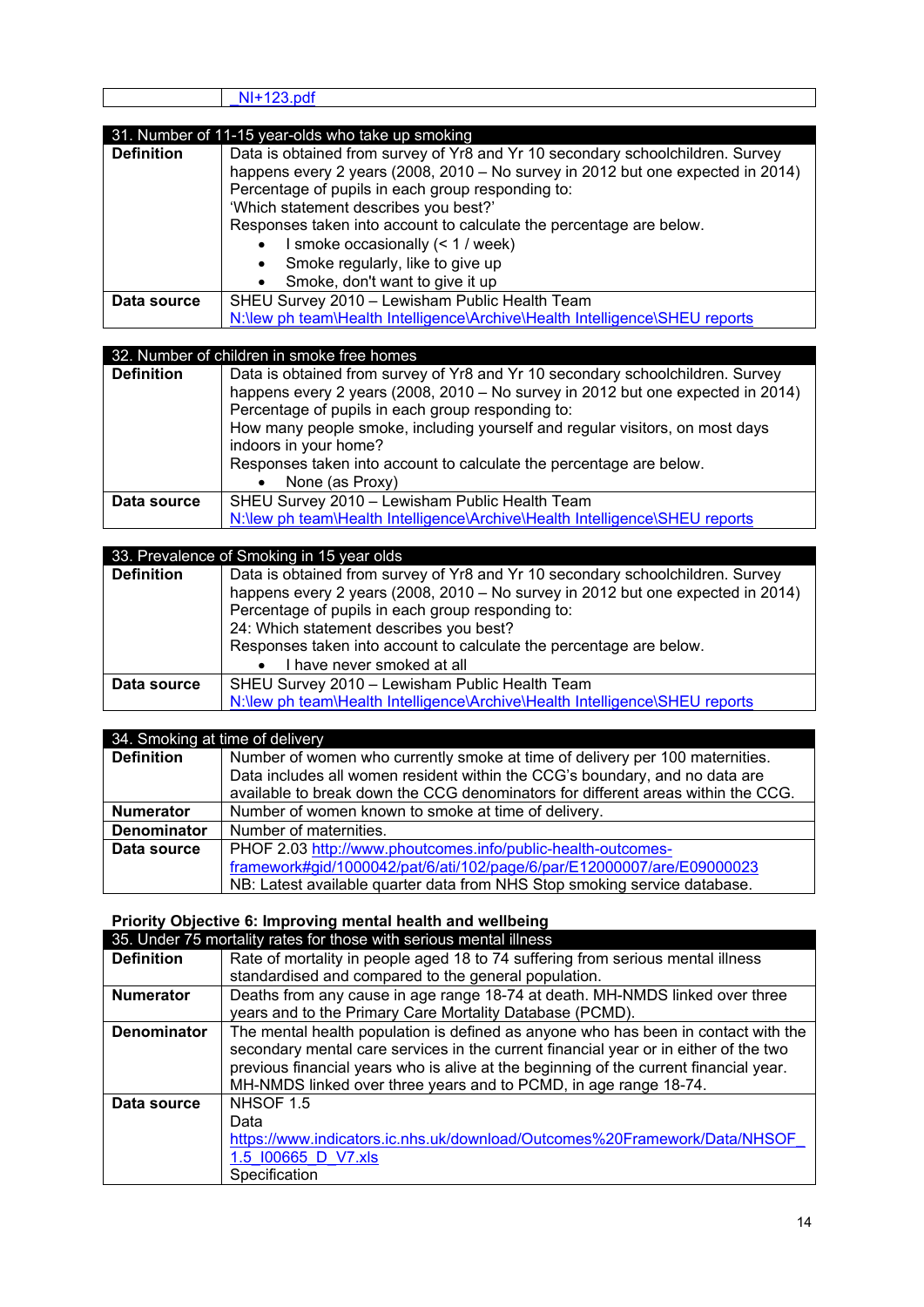| https://www.indicators.ic.nhs.uk/download/Outcomes%20Framework/Specification/ |
|-------------------------------------------------------------------------------|
| NHSOF Domain 1 S V2.pdf                                                       |

# 36a. Prevalence of Serious Mental Illness

| <b>Definition</b>  | The percentage of patients with schizophrenia, bipolar affective disorder and other |
|--------------------|-------------------------------------------------------------------------------------|
|                    | psychoses as recorded on practice disease registers.                                |
| <b>Numerator</b>   | Patients with schizophrenia, bipolar affective disorder and other psychoses         |
| <b>Denominator</b> | CCG responsible population                                                          |
| Data source        | National GP Practice Profiles http://fingertips.phe.org.uk/profile/general-         |
|                    | practice/data#mod,3,pyr,2013,pat,19,par,E38000098,are,-,sid1,2000003,ind1,-         |
|                    | $,sid2,-ind2,-$                                                                     |
|                    | Original Source: HSCIC QOF http://www.hscic.gov.uk/catalogue/PUB12262               |

| 36b. Prevalence of Dementia |                                                                                     |
|-----------------------------|-------------------------------------------------------------------------------------|
| Definition                  | The percentage of patients with dementia as recorded on practice disease registers. |
| <b>Numerator</b>            | Patients with dementia                                                              |
| <b>Denominator</b>          | CCG responsible population                                                          |
| Data source                 | Original Source: HSCIC QOF http://www.hscic.gov.uk/catalogue/PUB12262.              |

| 36c. Prevalence of Depression |                                                                             |
|-------------------------------|-----------------------------------------------------------------------------|
| <b>Definition</b>             | The percentage of patients aged 18 and over with depression, as recorded on |
|                               | practice disease registers.                                                 |
| <b>Numerator</b>              | Patients aged 18 and over with depression, as recorded on practice disease  |
|                               | registers.                                                                  |
| <b>Denominator</b>            | CCG responsible population                                                  |
| Data source                   | Original Source: HSCIC QOF http://www.hscic.gov.uk/catalogue/PUB12262       |

| 37. Suicide rates  |                                                                                                                                                                                                                                                                                                                                                                                                                                                                                                                                                                                                                                                                                                                                                                                                                                                                  |
|--------------------|------------------------------------------------------------------------------------------------------------------------------------------------------------------------------------------------------------------------------------------------------------------------------------------------------------------------------------------------------------------------------------------------------------------------------------------------------------------------------------------------------------------------------------------------------------------------------------------------------------------------------------------------------------------------------------------------------------------------------------------------------------------------------------------------------------------------------------------------------------------|
| <b>Definition</b>  | Age-standardised mortality rate from suicide and injury of undetermined intent per<br>100,000 population                                                                                                                                                                                                                                                                                                                                                                                                                                                                                                                                                                                                                                                                                                                                                         |
| <b>Numerator</b>   | Number of deaths from suicide and injury of undetermined intent classified by<br>underlying cause of death recorded as ICD10 codes X60-X84 (all ages), Y10-Y34<br>(ages 15+ only) registered in the respective calendar years, aggregated into quinary<br>age bands (0-4, 5-9,, 85-89, 90+).<br>Counts of deaths for years up to and including 2010 have been adjusted where<br>needed to take account of the ICD-10 coding change introduced in 2011. The<br>detailed guidance on the implementation is available at<br>http://www.apho.org.uk/resource/item.aspx?RID=126245.                                                                                                                                                                                                                                                                                   |
| <b>Denominator</b> | Population-years (aggregated populations for the three years) for people of all<br>ages, aggregated into quinary age bands (0-4, 5-9, , 85-89, 90+). ONS 2011 Mid<br>year estimates.                                                                                                                                                                                                                                                                                                                                                                                                                                                                                                                                                                                                                                                                             |
| Data source        | PHOF 4.10 http://www.phoutcomes.info/public-health-outcomes-<br>framework#gid/1000044/pat/6/ati/102/page/6/par/E12000007/are/E09000023<br>Original Source: ONS Mortality data extracted by Public Health England                                                                                                                                                                                                                                                                                                                                                                                                                                                                                                                                                                                                                                                 |
|                    |                                                                                                                                                                                                                                                                                                                                                                                                                                                                                                                                                                                                                                                                                                                                                                                                                                                                  |
|                    | 38. Self-reported well-being - people with a low happiness score                                                                                                                                                                                                                                                                                                                                                                                                                                                                                                                                                                                                                                                                                                                                                                                                 |
| <b>Definition</b>  | The percentage of respondents who answered 0-4 to the question<br>"Overall, how happy did you feel yesterday?"<br>ONS are currently measuring individual/subjective well-being based on four<br>questions included on the Integrated Household Survey:<br>"Overall, how satisfied are you with your life nowadays?"<br>"Overall, how happy did you feel yesterday?"<br>"Overall, how anxious did you feel yesterday?"<br>"Overall, to what extent do you feel the things you do in your life are worthwhile?"<br>Responses are given on a scale of 0-10<br>(where 0 is "not at all satisfied/happy/anxious/worthwhile"; and<br>10 is "completely satisfied/happy/anxious/worthwhile")<br>In the ONS report, the percentage of people scoring 0-4, 5-6, 7-8 and 9-10 have<br>been calculated for this indicator. The percentage of those scoring 0-4 (respondents |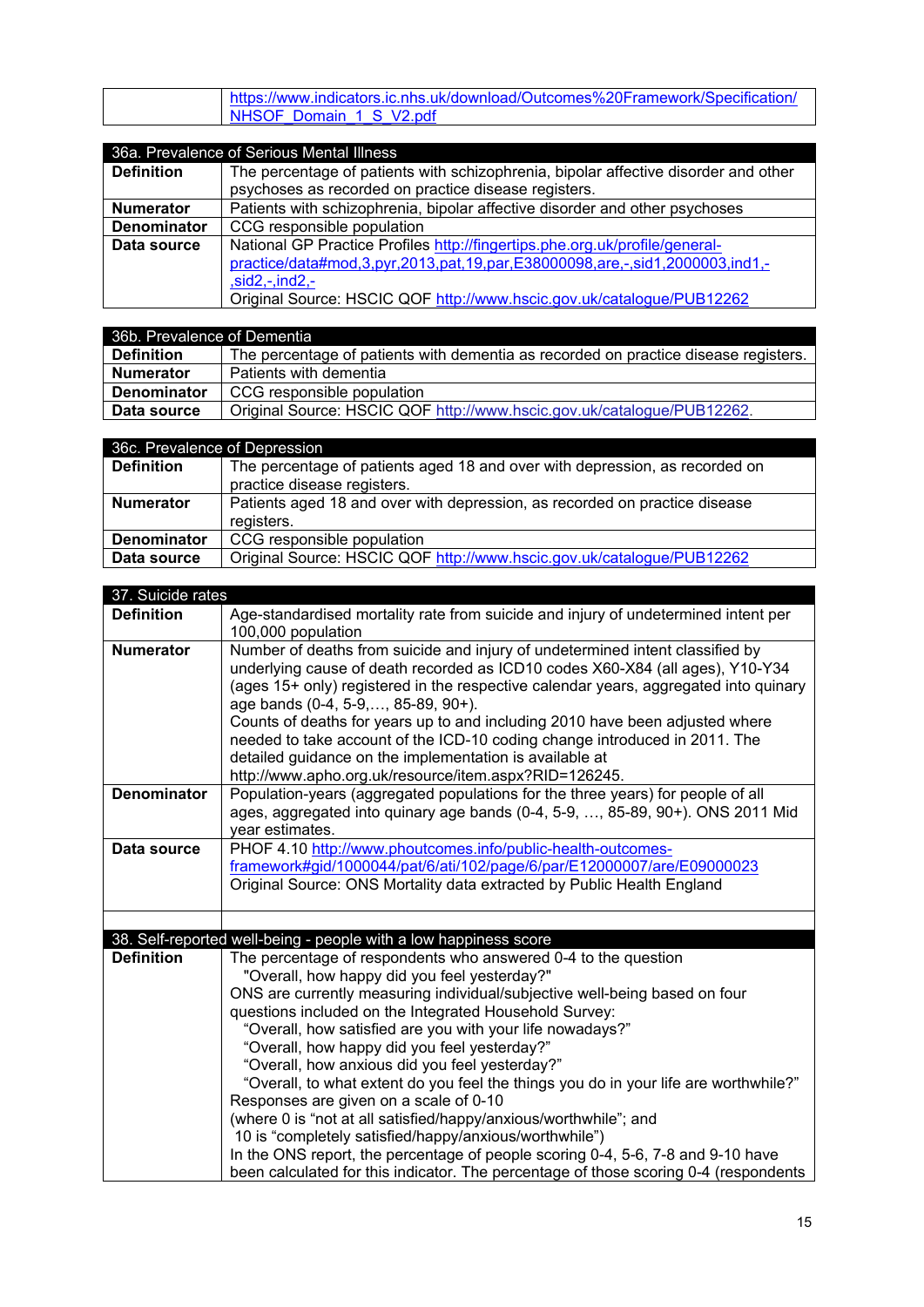|                    | in that area that scored themselves the lowest marks) in the question: 'Overall, how<br>happy did you feel yesterday?' will be presented in this indicator.                                                                                                                                                                                                                                          |
|--------------------|------------------------------------------------------------------------------------------------------------------------------------------------------------------------------------------------------------------------------------------------------------------------------------------------------------------------------------------------------------------------------------------------------|
| <b>Numerator</b>   | Weighted count of respondents in the APS who rated their answer to the question:<br>"Overall, how happy did you feel yesterday?" as 0, 1, 2, 3 or 4 on a scale between<br>0-10, where 0 is not at all and 10 is completely. These respondents are described<br>as having the lowest levels of happiness. Respondents in the APS are aged 16 and<br>over who live in residential households in the UK |
| <b>Denominator</b> | Weighted count of all respondents to the question "Overall, how happy did you feel<br>yesterday?"                                                                                                                                                                                                                                                                                                    |
| Data source        | PHOF 2.23ii http://www.phoutcomes.info/public-health-outcomes-<br>framework#gid/1000042/pat/6/ati/102/page/6/par/E12000007/are/E09000023<br>Original Source: Annual Population Survey (APS); ONS                                                                                                                                                                                                     |

# **Priority Objective 7: Improving sexual health**

| 39. Rate of chlamydia diagnoses per 100,000 young people aged 15 to 24 |                                                                                |  |
|------------------------------------------------------------------------|--------------------------------------------------------------------------------|--|
| <b>Definition</b>                                                      | Crude rate of chlamydia diagnoses per 100,000 young adults aged 15-24 based on |  |
|                                                                        | their area of residence                                                        |  |
| <b>Numerator</b>                                                       | The number of people aged 15-24 diagnosed with chlamydia                       |  |
| <b>Denominator</b>                                                     | Resident population aged 15-24                                                 |  |
| Data source                                                            | PHOF 3.02i http://www.phoutcomes.info/public-health-outcomes-                  |  |
|                                                                        | framework#gid/1000043/pat/6/ati/102/page/6/par/E12000007/are/E09000023         |  |
|                                                                        | Original Source http://www.chlamydiascreening.nhs.uk/ps/data.asp               |  |

| 40a. People presenting with HIV at a late stage of infection(%) or |                                                                                       |  |  |
|--------------------------------------------------------------------|---------------------------------------------------------------------------------------|--|--|
| <b>Definition</b>                                                  | Number of adults (aged 15 years or more) newly diagnosed with HIV infection with      |  |  |
|                                                                    | CD4 counts available withing 91 days and indicating a count of less than 350 cells    |  |  |
|                                                                    | per mm <sup>3</sup> as a percentage of number of adults (aged 15 years or more) newly |  |  |
|                                                                    | diagnosed with HIV infection with CD4 counts available within 91 days.                |  |  |
| <b>Numerator</b>                                                   | Number of adults (aged 15 years or more) newly diagnosed with HIV infection with      |  |  |
|                                                                    | CD4 counts available within 91 days and indicating a count of less than 350 cells     |  |  |
|                                                                    | per mm <sup>3</sup>                                                                   |  |  |
| <b>Denominator</b>                                                 | Number of adults (aged 15 years or more) newly diagnosed with HIV infection with      |  |  |
|                                                                    | CD4 counts available within 91 days.                                                  |  |  |
| Data source                                                        | PHOF 3.04 http://www.phoutcomes.info/public-health-outcomes-                          |  |  |
|                                                                    | framework#gid/1000042/pat/6/ati/102/page/6/par/E12000007/are/E09000023                |  |  |

| 40b. Prevalence of diagnosed HIV infection per 1,000 among persons aged 15 to 59 years |                                                                                                                                                                                                                                                                                                                                                       |  |
|----------------------------------------------------------------------------------------|-------------------------------------------------------------------------------------------------------------------------------------------------------------------------------------------------------------------------------------------------------------------------------------------------------------------------------------------------------|--|
| <b>Definition</b>                                                                      | People aged 15 to 59 years who were seen at HIV care services.                                                                                                                                                                                                                                                                                        |  |
| <b>Numerator</b>                                                                       | The number of people living with a diagnosed HIV infection resident in a given local<br>health service who were aged 15 to 59 years and who were seen for HIV care at a<br>NHS site in the UK.                                                                                                                                                        |  |
| <b>Denominator</b>                                                                     | Estimated total population aged 15 to 59 years resident in a given local health<br>service area (ONS mid-year population estimates)                                                                                                                                                                                                                   |  |
| Data source                                                                            | Public health England Sexual and Reproductive Health Profiles<br>http://www.phoutcomes.info/profile/sexualhealth/data#gid/8000057/pat/6/ati/102/pa<br>ge/6/par/E12000007/are/E09000023<br>Original Source - HPA for HIV stats/ ONS for Population<br>http://www.hpa.org.uk/webw/HPAweb&Page&HPAwebAutoListDate/Page/1201094<br>588844?p=1201094588844 |  |

| 41. Legal Abortion rate for all ages |                                                                                |  |
|--------------------------------------|--------------------------------------------------------------------------------|--|
| <b>Definition</b>                    | Legal Abortions: Age Standardised Rate per 1000 resident women aged 15-44      |  |
| <b>Numerator</b>                     | Number of all Legal Abortions                                                  |  |
| <b>Denominator</b>                   | Number of resident women aged 15-44                                            |  |
| Data source                          | ONS via DH. Detailed data obtained through Local commissioners.                |  |
|                                      | https://www.gov.uk/government/uploads/system/uploads/attachment_data/file/3076 |  |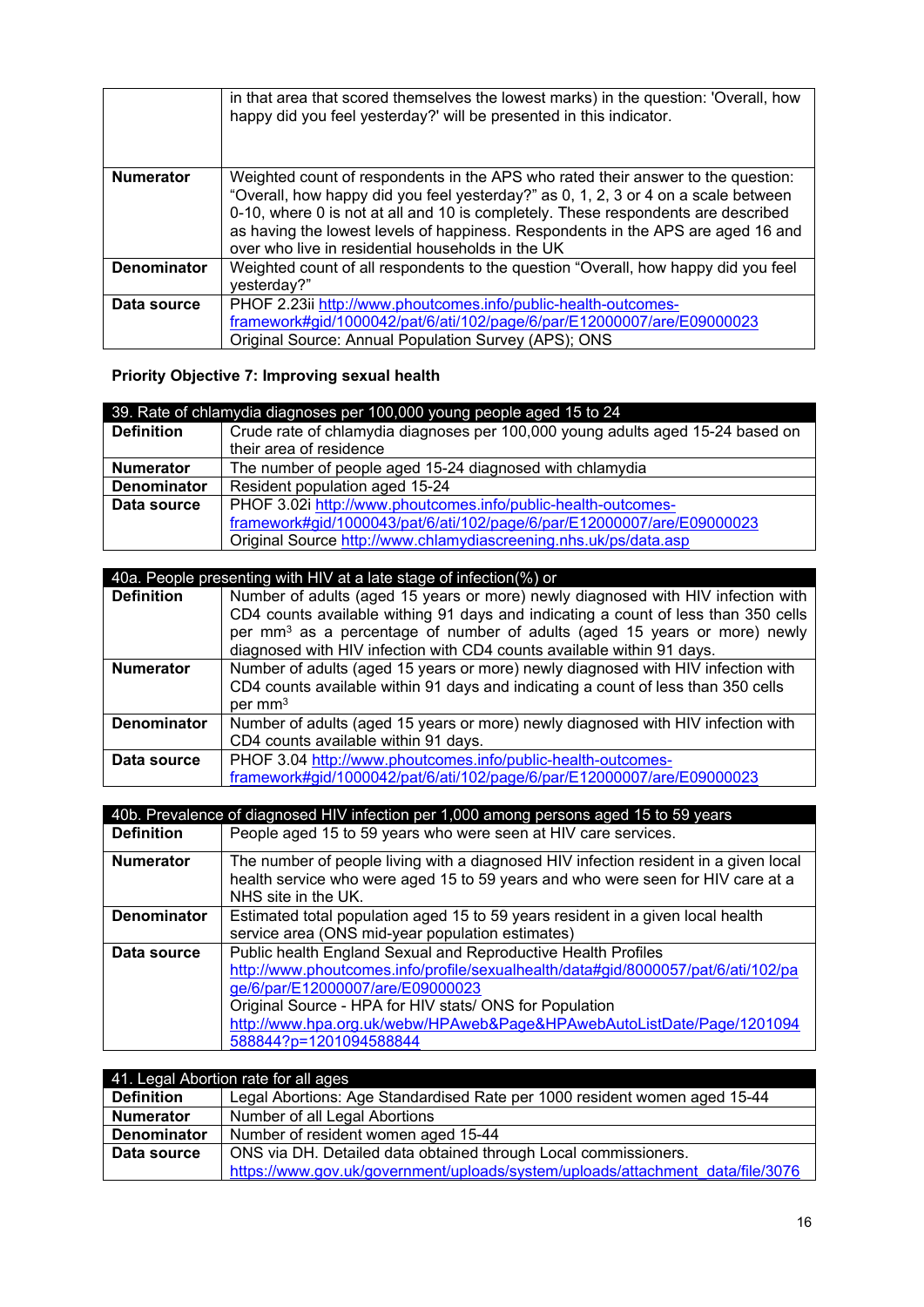|  |  | o0/Abortion statistics England and Wales.pdf |  |
|--|--|----------------------------------------------|--|
|  |  |                                              |  |

| 42. Teenage conceptions |                                                                                   |  |
|-------------------------|-----------------------------------------------------------------------------------|--|
| <b>Definition</b>       | Conceptions in women aged under 18 per 1,000 females aged 15-17                   |  |
| <b>Numerator</b>        | Number of pregnancies that occur to women aged under 18, that result in either    |  |
|                         | one or more live or still births or a legal abortion under the Abortion Act 1967. |  |
| <b>Denominator</b>      | Number of women aged 15-17 living in the area.                                    |  |
| Data source             | Public health outcomes framework 2.04                                             |  |
|                         | http://www.phoutcomes.info/public-health-outcomes-                                |  |
|                         | framework#gid/1000042/pat/6/ati/102/page/6/par/E12000007/are/E09000023            |  |
|                         | Original source: ONS                                                              |  |

**Priority Objective 8 – Delaying and reducing the need for long term care and support.**

| 43. Social care related quality of life (to be replaced by a national metric in due course) |                                                                                                                                                                                                                                                                                                                                                                                                                                                                 |  |
|---------------------------------------------------------------------------------------------|-----------------------------------------------------------------------------------------------------------------------------------------------------------------------------------------------------------------------------------------------------------------------------------------------------------------------------------------------------------------------------------------------------------------------------------------------------------------|--|
| <b>Definition</b>                                                                           | How do people receiving adult social care services rate their quality of life? This<br>measure is calculated using a combination of responses to the Adult Social Care<br>Survey, which asks how satisfied or dissatisfied users are with indicators of quality<br>of life, such as personal cleanliness and safety. A higher score is better, with a<br>theoretical maximum of 32, and a minimum of 8. Any score better than 16 suggests<br>a positive result. |  |
| <b>Numerator</b>                                                                            | The sum of the scores for all respondents who answered all eight questions.                                                                                                                                                                                                                                                                                                                                                                                     |  |
| <b>Denominator</b>                                                                          | Number of respondents who answered questions 3a to 9a and 11 in the annual                                                                                                                                                                                                                                                                                                                                                                                      |  |
|                                                                                             | <b>Adult Social Care Survey</b>                                                                                                                                                                                                                                                                                                                                                                                                                                 |  |
| Data source                                                                                 | ASCOF 1A https://indicators.ic.nhs.uk/download/Social Care/Data/1A - Dec.xls                                                                                                                                                                                                                                                                                                                                                                                    |  |

#### 44. Rate of new admissions to long term care

| <b>Definition</b>  | This is a two part-measure reflecting the number of admissions of younger adults<br>(part 1) and older people (part 2) to residential and nursing care homes relative to<br>the population size of each group. The measure compares council records with<br>ONS population estimates. |
|--------------------|---------------------------------------------------------------------------------------------------------------------------------------------------------------------------------------------------------------------------------------------------------------------------------------|
| <b>Numerator</b>   | Number of council-supported permanent admissions of older adults to residential<br>and nursing care, excluding transfers between residential and nursing care (aged<br>$18-64$ – part 1 and aged 65 and over - part 2)                                                                |
| <b>Denominator</b> | Size of older adult population in area (aged 65 and over)                                                                                                                                                                                                                             |
| Data source        | ASCOF 2A https://indicators.ic.nhs.uk/download/Social Care/Data/2A - Dec.xls                                                                                                                                                                                                          |

| 45. Percentage of older people (65+) still at home 91 days after discharge from hospital into |                                                                                                                                                                                                                                                                                                                                                                                                                                                                                                                                                                                                |  |  |
|-----------------------------------------------------------------------------------------------|------------------------------------------------------------------------------------------------------------------------------------------------------------------------------------------------------------------------------------------------------------------------------------------------------------------------------------------------------------------------------------------------------------------------------------------------------------------------------------------------------------------------------------------------------------------------------------------------|--|--|
|                                                                                               | rehabilitation/reablement services                                                                                                                                                                                                                                                                                                                                                                                                                                                                                                                                                             |  |  |
| <b>Definition</b>                                                                             | This measures the benefit to individuals from reablement, intermediate care and<br>rehabilitation following a hospital episode, by determining whether an individual<br>remains living at home 91 days following discharge – a key outcome for people<br>receiving reablement. It captures the joint work of social services and health staff<br>and services commissioned by joint teams, as well as adult social care reablement.                                                                                                                                                            |  |  |
| <b>Numerator</b>                                                                              | Number of older people (aged 65 and over) discharged from acute or community<br>hospitals to their own home or to a residential or nursing care home or extra care<br>housing for rehabilitation, with a clear intention that they will move on/back to their<br>own home (including a place in extra care housing or an adult placement scheme<br>setting), who are at home or in extra care housing or an adult placement scheme<br>setting 91 days after the date of their discharge from hospital. This should only<br>include the outcome for those cases referred to in the denominator. |  |  |
| <b>Denominator</b>                                                                            | Number of older people (aged 65 and over) discharged from acute or community<br>hospitals from hospital to their own home or to a residential or nursing care home or<br>extra care housing for rehabilitation, with the clear intention that they will move<br>on/back to their own home (including a place in extra care housing or an adult<br>placement scheme setting).                                                                                                                                                                                                                   |  |  |
| Data source                                                                                   | ASCOF 2B https://indicators.ic.nhs.uk/download/Social Care/Data/2B - Dec.xls                                                                                                                                                                                                                                                                                                                                                                                                                                                                                                                   |  |  |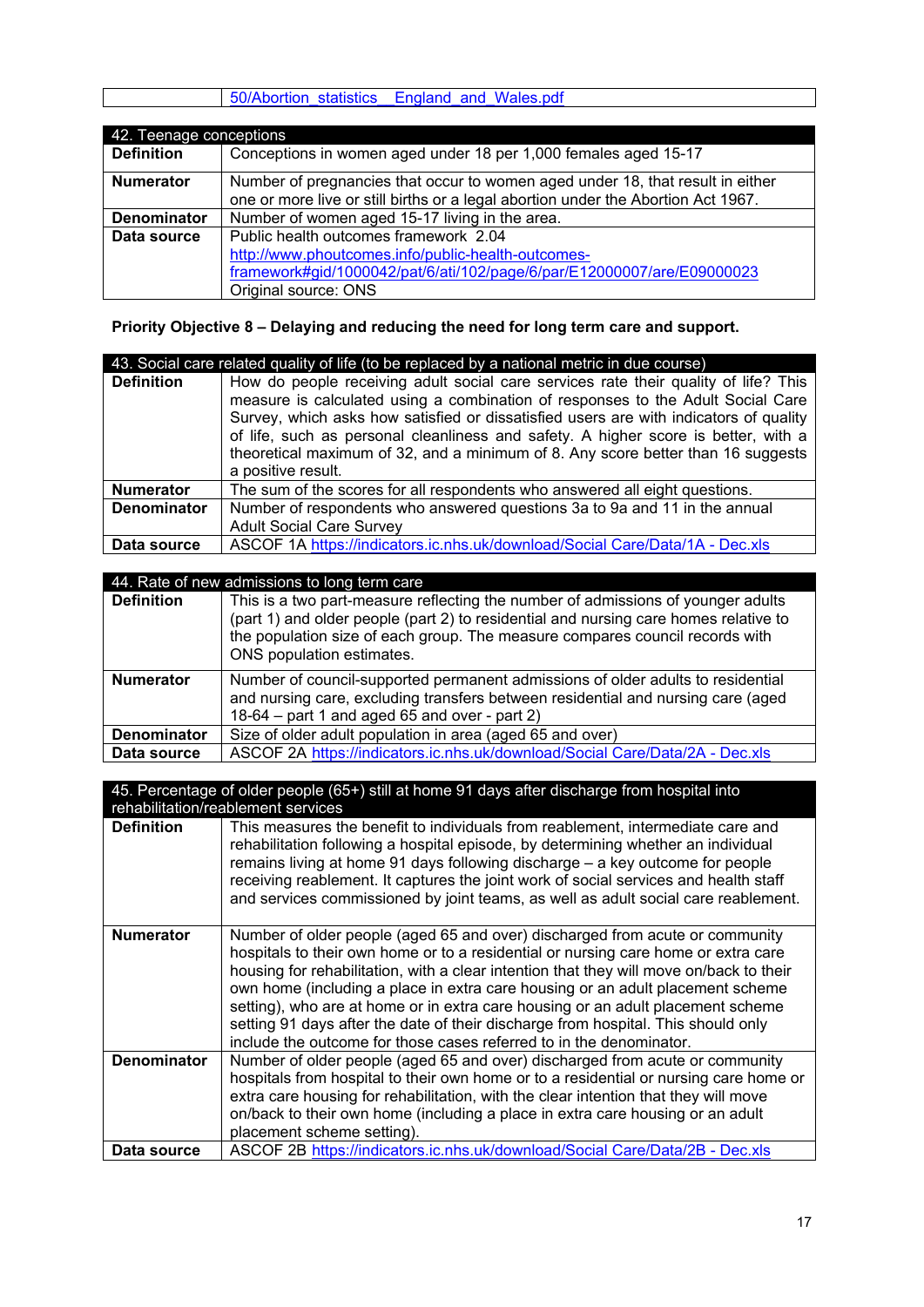**Priority Objective 9: Reducing the number of emergency admissions for people with long term conditions**

| 46. Rate of avoidable emergency admissions - Unplanned Hospitalisation for chronic ambulatory<br>care sensitive conditions (per 100,000 pop) |                                                                                         |  |  |
|----------------------------------------------------------------------------------------------------------------------------------------------|-----------------------------------------------------------------------------------------|--|--|
| <b>Definition</b>                                                                                                                            | Composite measure of:                                                                   |  |  |
|                                                                                                                                              | unplanned hospitalisation for chronic ambulatory care sensitive conditions              |  |  |
|                                                                                                                                              | (all ages);<br>unplanned hospitalisation for asthma, diabetes and epilepsy in children; |  |  |
|                                                                                                                                              | emergency admissions for acute conditions that should not usually require<br>$\bullet$  |  |  |
|                                                                                                                                              | hospital admission (all ages); and                                                      |  |  |
|                                                                                                                                              | emergency admissions for children with lower respiratory tract infection.               |  |  |
| <b>Numerator</b>                                                                                                                             | Total avoidable emergency admissions for primary diagnoses covering those in all        |  |  |
|                                                                                                                                              | four metrics above, by local authority of residence (NB. This is not the same as        |  |  |
|                                                                                                                                              | adding admissions from the separate metrics as the four separate metrics overlap        |  |  |
|                                                                                                                                              | to some degree and this will therefore lead to 'double counting')                       |  |  |
| Denominator                                                                                                                                  | Mid-year ONS population estimates                                                       |  |  |
| Data source                                                                                                                                  | Data: HSCIC HES/ONS Mid-year population estimates                                       |  |  |
|                                                                                                                                              | Specification: NHS Quality Premium Estimate http://www.england.nhs.uk/ccg-              |  |  |
|                                                                                                                                              | ois/qual-prem/                                                                          |  |  |
|                                                                                                                                              |                                                                                         |  |  |

| 47. Percentage of People able to manage effectively their own long term condition at home |                                                                                         |
|-------------------------------------------------------------------------------------------|-----------------------------------------------------------------------------------------|
| <b>Definition</b>                                                                         | This indicator measures the degree to which people with health conditions that are      |
|                                                                                           | expected to last for a significant period of time feel they have had sufficient support |
|                                                                                           | from relevant services and organisations to manage their condition. Patients are        |
|                                                                                           | encouraged to consider all services and organisations that support them in              |
|                                                                                           | managing their condition, and not just health services. It is based on responses to     |
|                                                                                           | the GP Patient Survey q30 (about whether a patient has a long-term condition) and       |
|                                                                                           | q31 (asking about type of condition, which can reset q30 if they said no/don't know).   |
| <b>Numerator</b>                                                                          | Total of respondents who said 'yes definitely' and half the total respondents who       |
|                                                                                           | said 'yes, to some extent' for q32 (which asks whether in the last six months they      |
|                                                                                           | have had enough support to help manage their condition).                                |
| <b>Denominator</b>                                                                        | As the numerator, but adds in those that responded 'no'.                                |
| Data source                                                                               | NHSOF 2.1 https://indicators.ic.nhs.uk/download/Outcomes                                |
|                                                                                           | Framework/Data/NHSOF 2.1 I00706 D V3.xls                                                |
|                                                                                           |                                                                                         |

| 48. Adult Social Care Reviews |                                                                                                                                                                 |
|-------------------------------|-----------------------------------------------------------------------------------------------------------------------------------------------------------------|
| <b>Definition</b>             | Number of current adult social care service users that have been receiving services<br>for at least twelve months that were reviewed in the last twelve months. |
| <b>Numerator</b>              | Number of reviews undertaken in the last twelve months of long term service users                                                                               |
|                               | still receiving a service.                                                                                                                                      |
| <b>Denominator</b>            | Number of service users receiving services for at least twelve months currently                                                                                 |
|                               | receiving long term services as at the end of the twelve months.                                                                                                |
| Data source                   | HSCIC - subset of old RAP A1 and new SALT Return LTS Table 2b                                                                                                   |
|                               | https://nascis.hscic.gov.uk/Portal/Tools.aspx                                                                                                                   |

| 49. Health-related quality of life for people with long-term conditions |                                                                                        |
|-------------------------------------------------------------------------|----------------------------------------------------------------------------------------|
| <b>Definition</b>                                                       | This indicator measures health-related quality of life for people who identify         |
|                                                                         | themselves as having one or more long-standing health conditions. Health-related       |
|                                                                         | quality of life refers to the extent to which people: 1. have problems walking about;  |
|                                                                         | 2. have problems performing self-care activities (washing or dressing themselves);     |
|                                                                         | 3. have problems performing their usual activities (work, study etc.); 4. have pain or |
|                                                                         | discomfort; 5. feel anxious or depressed.                                              |
| <b>Numerator</b>                                                        | The numerator is the sum of the weighted index values for all responses from           |
|                                                                         | people who identify themselves as having a long-term condition.                        |
| <b>Denominator</b>                                                      | The denominator is the weighted count of survey responses from all people who          |
|                                                                         | identify themselves as having a long-term condition.                                   |
| Data source                                                             | GP Patient Survey (GPPS) from Ipsos MORI (http://www.gp-patient.co.uk/) - Official     |
|                                                                         | Statistics Published annually (two waves per year, July - September and January -      |
|                                                                         | March) as a financial year data set.                                                   |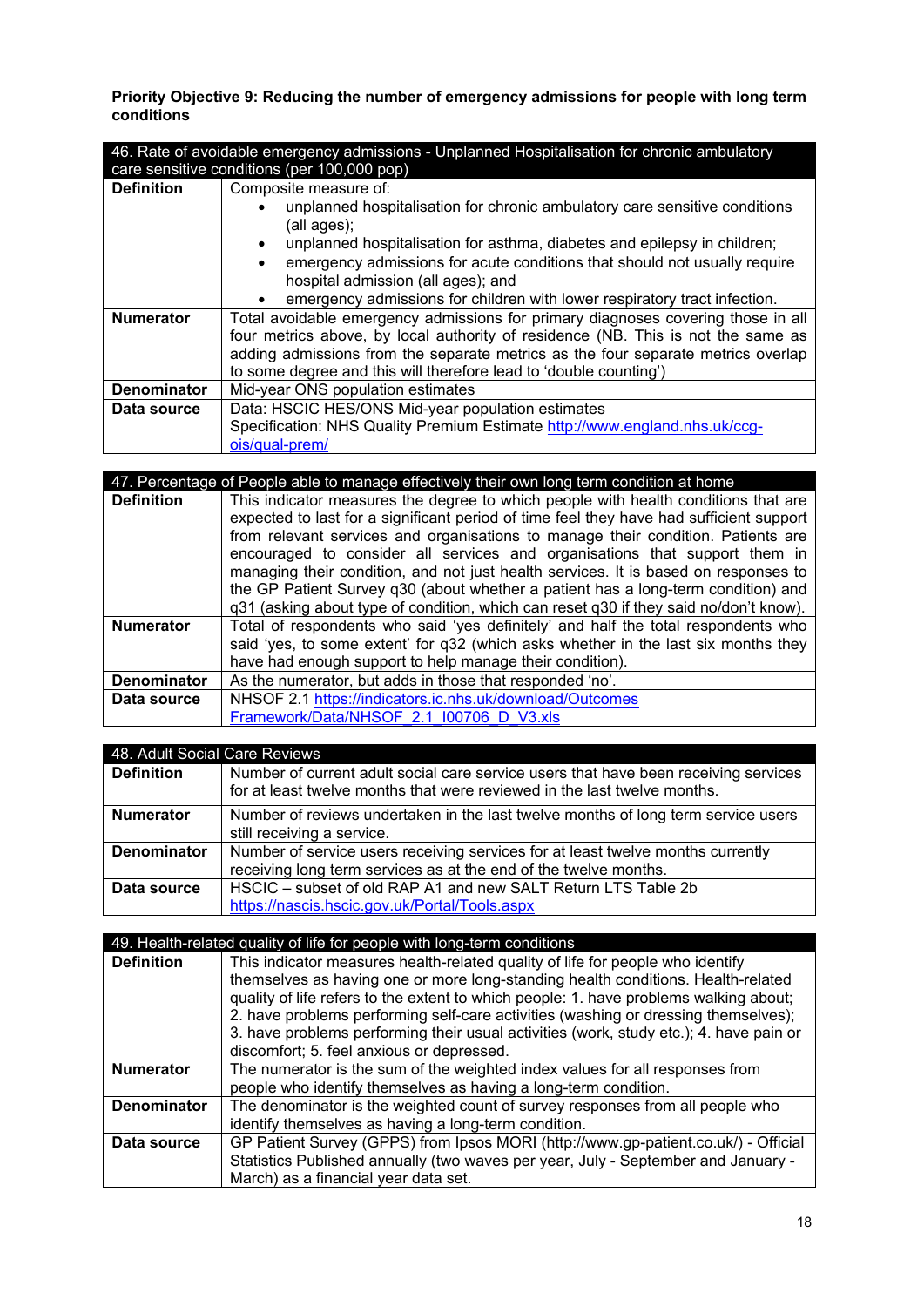| 50. Emergency admissions for acute conditions that should not usually require hospital admission<br>(DSR rate per 100,000 Pop) |                                                                                                                                                                                                                                                                                                                              |  |
|--------------------------------------------------------------------------------------------------------------------------------|------------------------------------------------------------------------------------------------------------------------------------------------------------------------------------------------------------------------------------------------------------------------------------------------------------------------------|--|
| <b>Definition</b>                                                                                                              | Directly age and sex standardised rate of unplanned hospitalisation admissions for<br>chronic ambulatory care sensitive conditions for persons of all ages.                                                                                                                                                                  |  |
| <b>Numerator</b>                                                                                                               | Hospital Episode Statistics (HES) Continuous Inpatient Spells (CIP).                                                                                                                                                                                                                                                         |  |
| <b>Denominator</b>                                                                                                             | Unconstrained GP registered population counts by single year of age and sex from<br>the NHAIS (Exeter) Systems; extracted annually on 1 April for the forthcoming<br>financial year                                                                                                                                          |  |
| Data source                                                                                                                    | NHSOF 2.3i - NHS Indicator Portal - P01563<br>Data<br>https://indicators.ic.nhs.uk/download/Clinical%20Commissioning%20Group%20Indi<br>cators/Data/CCG 2.6 100757 D V6.xls<br>Specification<br>https://indicators.ic.nhs.uk/download/Clinical%20Commissioning%20Group%20Indi<br>cators/Specification/CCG 2.6 I00757 S V4.pdf |  |

| 51. Emergency readmissions within 30 days of discharge from hospital (%) |                                                                                     |  |
|--------------------------------------------------------------------------|-------------------------------------------------------------------------------------|--|
| <b>Definition</b>                                                        | Percentage of emergency admissions to any hospital in England occurring within 30   |  |
|                                                                          | days of the last, previous discharge after admission. Admissions for cancer and     |  |
|                                                                          | obstetrics are excluded.                                                            |  |
| <b>Numerator</b>                                                         | The number of finished and unfinished continuous inpatient (CIP) spells that are    |  |
|                                                                          | emergency admissions within 0-29 days (inclusive) of the last, previous discharge   |  |
|                                                                          | from hospital (see denominator), including those where the patient dies, but        |  |
|                                                                          | excluding the following: those with a main specialty upon readmission coded under   |  |
|                                                                          | obstetric and those where the readmitting spell has a diagnosis of cancer (other    |  |
|                                                                          | than benign or in situ) or chemotherapy for cancer coded anywhere in the spell.     |  |
| <b>Denominator</b>                                                       | The number of finished CIP spells within selected medical and surgical specialties, |  |
|                                                                          | with a discharge date up to March 31st within the year of analysis. Day cases,      |  |
|                                                                          | spells with a discharge coded as death, maternity spells (based on specialty,       |  |
|                                                                          | episode type, diagnosis), and those with mention of a diagnosis of cancer or        |  |
|                                                                          | chemotherapy for cancer anywhere in the spell are excluded. Patients with mention   |  |
|                                                                          | of a diagnosis of cancer or chemotherapy for cancer anywhere in the 365 days prior  |  |
|                                                                          | to admission are excluded.                                                          |  |
| Data source                                                              | Dr Foster - based on Hospital Episode Statistics                                    |  |